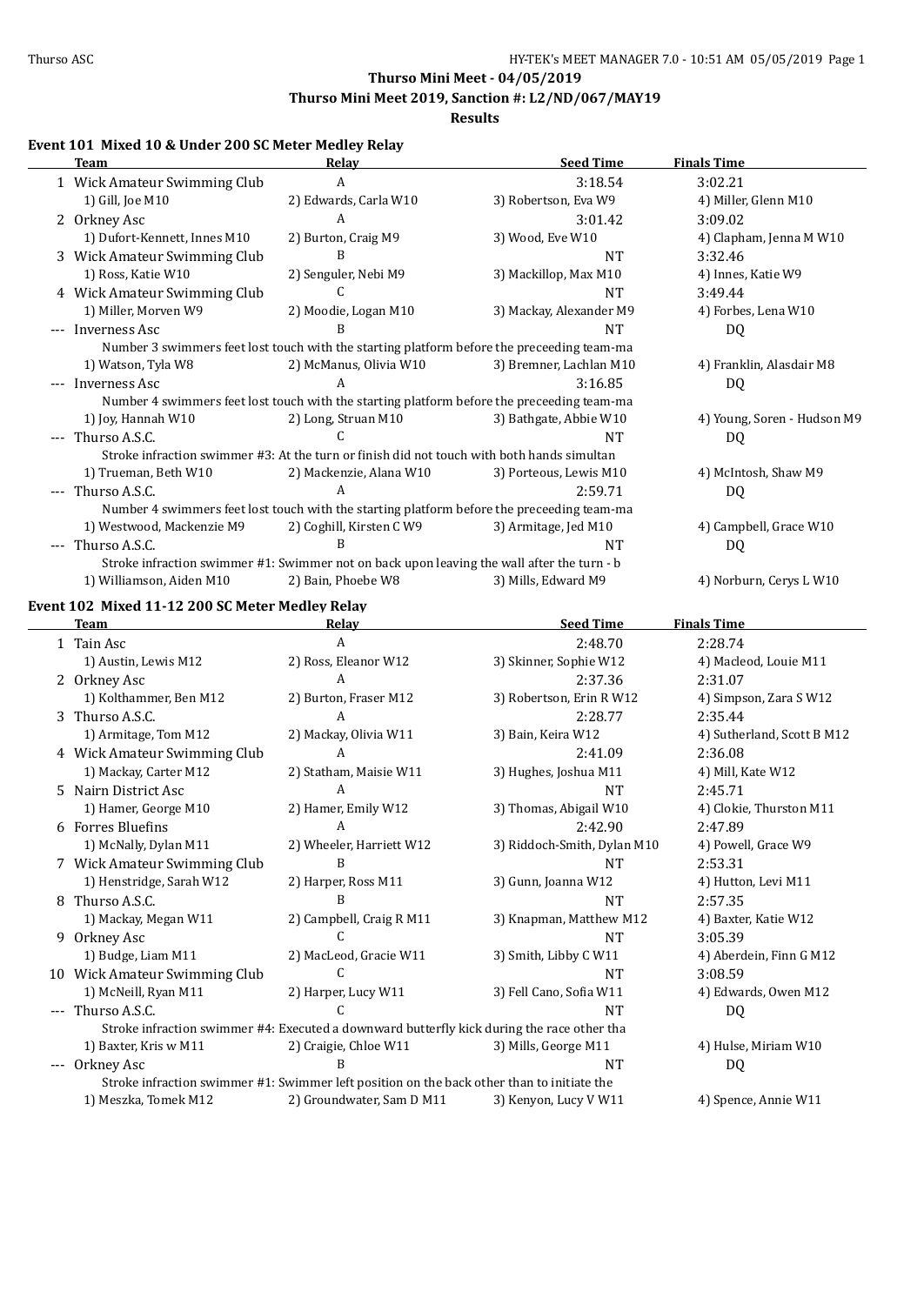**Results**

# **Event 103 Boys 8-9 25 SC Meter Butterfly**

|    | Name                                                |    | Age Team                       | <b>Seed Time</b> | <b>Finals Time</b> |  |
|----|-----------------------------------------------------|----|--------------------------------|------------------|--------------------|--|
|    | 1 Senguler, Nebi                                    |    | 9 Wick Amateur Swimming Club   | 29.00            | 20.99              |  |
|    | 2 Young, Soren - Hudson                             |    | 9 Inverness Asc                | 25.03            | 21.44              |  |
| 3  | Mills, Edward                                       | 9  | Thurso A.S.C.                  | 24.93            | 23.75              |  |
| 4  | Westwood, Mackenzie                                 | 9  | Thurso A.S.C.                  | 20.05            | 23.90              |  |
| 5. | Wood, Ruari                                         | 8  | Orkney Asc                     | 29.76            | 25.40              |  |
| 6  | Burton, Craig                                       | 9  | Orkney Asc                     | 24.65            | 26.79              |  |
|    | 7 Franklin, Alasdair                                | 8  | Inverness Asc                  | <b>NT</b>        | 32.79              |  |
|    | 8 Mackay, Alexander                                 |    | 9 Wick Amateur Swimming Club   | <b>NT</b>        | 33.86              |  |
|    |                                                     |    |                                |                  |                    |  |
|    | Event 104 Girls 8-9 25 SC Meter Butterfly           |    |                                |                  |                    |  |
|    | Name                                                |    | Age Team                       | <b>Seed Time</b> | <b>Finals Time</b> |  |
|    | 1 Robertson, Eva                                    |    | 9 Wick Amateur Swimming Club   | 20.50            | 20.36              |  |
|    | 2 Powell, Grace                                     |    | 9 Forres Bluefins              | 22.35            | 20.93              |  |
|    | 3 Innes, Katie                                      |    | 9 Wick Amateur Swimming Club   | <b>NT</b>        | 21.27              |  |
|    | 4 Coghill, Kirsten C                                |    | 9 Thurso A.S.C.                | 23.46            | 22.06              |  |
|    | 5 Main, Daisy                                       | 9  | <b>Buckie Asc</b>              | 22.06            | 22.38              |  |
|    | 6 Macangus, Cora                                    |    | 9 Tain Asc                     | 23.31            | 24.14              |  |
|    | 7 Miller, Morven                                    |    | 9 Wick Amateur Swimming Club   | <b>NT</b>        | 24.87              |  |
|    | 8 Pettigrew, Nieve                                  |    | 8 Tain Asc                     | 39.71            | 37.85              |  |
|    | Event 105 Boys 10 Year Olds 50 SC Meter Backstroke  |    |                                |                  |                    |  |
|    | <b>Name</b>                                         |    | Age Team                       | <b>Seed Time</b> | <b>Finals Time</b> |  |
|    | 1 Riddoch-Smith, Dylan                              |    | 10 Forres Bluefins             | 39.66            | 39.89              |  |
|    | 2 Hamer, George                                     |    | 10 Nairn District Asc          | 39.45            | 41.32              |  |
|    | 3 Armitage, Jed                                     |    | 10 Thurso A.S.C.               | 40.95            | 42.41              |  |
|    | 4 Miller, Glenn                                     |    | 10 Wick Amateur Swimming Club  | 44.47            | 42.91              |  |
|    | 5 Gill, Joe                                         |    | 10 Wick Amateur Swimming Club  | 44.75            | 43.81              |  |
|    | 6 Williamson, Aiden                                 |    | 10 Thurso A.S.C.               | 46.81            | 48.21              |  |
|    | 7 Moodie, Logan                                     |    | 10 Wick Amateur Swimming Club  | 55.98            | 50.34              |  |
|    | 8 Dufort-Kennett, Innes                             |    | 10 Orkney Asc                  | 52.09            | 52.76              |  |
|    | Porteous, Lewis                                     |    | 10 Thurso A.S.C.               | 52.22            | 53.27              |  |
| 9  |                                                     |    | 10 Wick Amateur Swimming Club  |                  | 54.22              |  |
|    | 10 Mackillop, Max                                   |    | 10 Thurso A.S.C.               | 52.44            |                    |  |
| 11 | Mackay, Cameron                                     |    |                                | 1:01.27          | 56.90              |  |
|    | 12 Long, Struan                                     |    | 10 Inverness Asc               | 59.80            | 59.04              |  |
|    | --- Bremner, Lachlan                                |    | 10 Inverness Asc               | 57.58            | DQ                 |  |
|    | Turn not initiated at completion of first arm pull  |    |                                |                  |                    |  |
|    | Event 106 Girls 10 Year Olds 50 SC Meter Backstroke |    |                                |                  |                    |  |
|    | <b>Name</b>                                         |    | Age Team                       | <b>Seed Time</b> | <b>Finals Time</b> |  |
|    | 1 Wood, Eve                                         |    | 10 Orkney Asc                  | 39.95            | 38.84              |  |
| 2  | Thomas, Abigail                                     | 10 | Nairn District Asc             | 40.53            | 41.01              |  |
| 3  | Reid, Nevaeh                                        | 10 | <b>Buckie Asc</b>              | 44.82            | 44.64              |  |
| 4  | Clapham, Jenna M                                    | 10 | Orkney Asc                     | 47.40            | 48.74              |  |
| 5. | Campbell, Grace                                     | 10 | Thurso A.S.C.                  | 47.80            | 49.03              |  |
| 6  | Bathgate, Abbie                                     | 10 | <b>Inverness Asc</b>           | 47.50            | 49.13              |  |
| 7  | Pettigrew, Shaelynn                                 | 10 | Tain Asc                       | 47.71            | 50.75              |  |
|    | 8 Linklater, Rafi A                                 | 10 | Orkney Asc                     | 50.69            | 50.77              |  |
| 9. | Norburn, Cerys L                                    | 10 | Thurso A.S.C.                  | 50.94            | 50.84              |  |
| 10 | Sutherland, Flora                                   | 10 | Dingwall Amateur Swimming Club | 58.35            | 51.19              |  |
|    | 11 Ross, Katie                                      |    | 10 Wick Amateur Swimming Club  | 50.51            | 51.34              |  |

12 Joy, Hannah 10 Inverness Asc 43.24 51.70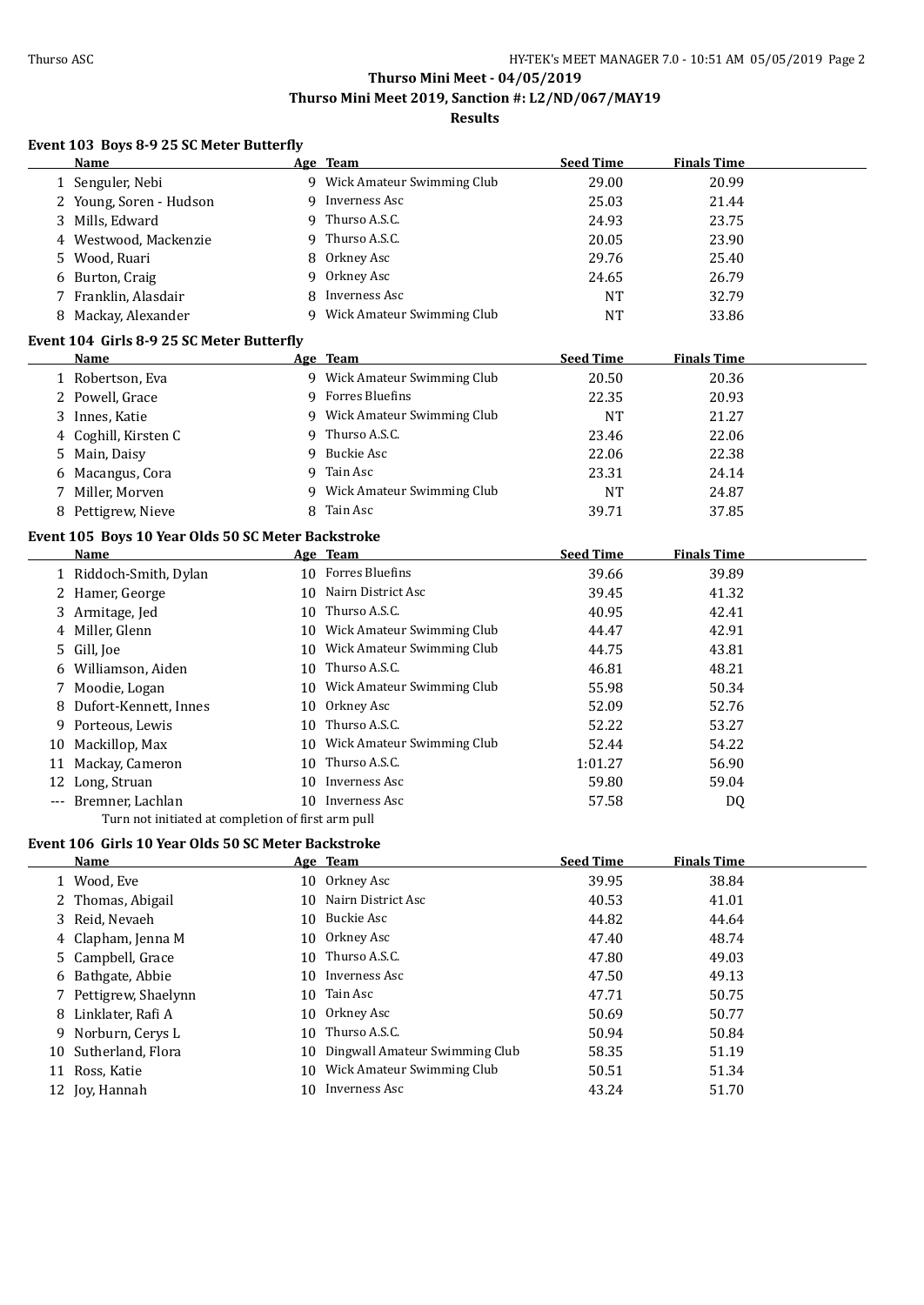**Results**

#### **(Event 106 Girls 10 Year Olds 50 SC Meter Backstroke)**

| <b>Name</b>          | Age Team                              | <b>Seed Time</b> | <b>Finals Time</b> |  |
|----------------------|---------------------------------------|------------------|--------------------|--|
| 13 Forbes, Lena      | 10 Wick Amateur Swimming Club         | 52.56            | 52.67              |  |
| Peters, Alida<br>14  | 10 Orkney Asc                         | 57.08            | 54.40              |  |
| Hulse, Miriam<br>15  | 10 Thurso A.S.C.                      | 55.98            | 57.03              |  |
| 16 Mackenzie, Alana  | Thurso A.S.C.<br>10.                  | 1:00.33          | 58.27              |  |
| 17 Trueman, Beth     | 10 Thurso A.S.C.                      | 1:03.44          | 1:00.44            |  |
| 18 Frier, Emilie F   | 10 Orkney Asc                         | 1:00.23          | 1:01.96            |  |
| 19 Richmond, Poppy   | 10 Thurso A.S.C.                      | 1:05.00          | 1:03.31            |  |
| 20 McManus, Olivia   | 10 Inverness Asc                      | 1:01.72          | 1:04.44            |  |
| 21 Farmer, Jodie     | Thurso A.S.C.<br>10                   | <b>NT</b>        | 1:14.17            |  |
| --- MacEachern, Rose | Dingwall Amateur Swimming Club<br>10. | 56.72            | DQ                 |  |
| --- Edwards, Carla   | Wick Amateur Swimming Club<br>10      | 53.21            | DQ                 |  |

Turn not initiated at completion of first arm pull

## **Event 107 Boys 11 Year Olds 50 SC Meter Freestyle**

|    | <b>Name</b>                                        |    | Age Team                      | <b>Seed Time</b> | <b>Finals Time</b> |  |
|----|----------------------------------------------------|----|-------------------------------|------------------|--------------------|--|
|    | 1 Hughes, Joshua                                   |    | 11 Wick Amateur Swimming Club | 33.84            | 34.08              |  |
|    | 2 Macleod, Louie                                   |    | 11 Tain Asc                   | 40.47            | 37.88              |  |
| 3  | McNally, Dylan                                     |    | 11 Forres Bluefins            | 38.15            | 38.62              |  |
|    | 4 Hutton, Levi                                     |    | 11 Wick Amateur Swimming Club | 48.13            | 39.06              |  |
| 5. | Groundwater, Sam D                                 | 11 | Orkney Asc                    | 40.65            | 39.12              |  |
| 6  | Davey, Jasper                                      | 11 | Thurso A.S.C.                 | 46.93            | 39.54              |  |
|    | Mills, George                                      | 11 | Thurso A.S.C.                 | 42.72            | 40.09              |  |
| 8  | Baxter, Kris w                                     |    | 11 Thurso A.S.C.              | 46.83            | 40.44              |  |
| 9  | Bissett, Calum                                     |    | 11 Wick Amateur Swimming Club | 39.53            | 40.52              |  |
| 10 | McNeill, Ryan                                      |    | 11 Wick Amateur Swimming Club | 43.08            | 40.74              |  |
|    | 11 Harper, Ross                                    |    | 11 Wick Amateur Swimming Club | 41.77            | 41.00              |  |
| 12 | Campbell, Craig R                                  | 11 | Thurso A.S.C.                 | 39.41            | 41.34              |  |
| 13 | Budge, Liam                                        | 11 | Orkney Asc                    | 42.70            | 41.39              |  |
| 14 | Clokie, Thurston                                   |    | 11 Nairn District Asc         | 43.32            | 43.95              |  |
|    | 15 Ross, Jack                                      |    | 11 Thurso A.S.C.              | 54.94            | 57.33              |  |
|    | 16 Noble, Alexander                                |    | 11 Thurso A.S.C.              | 1:09.35          | 1:04.22            |  |
|    | Event 108 Girls 11 Year Olds 50 SC Meter Freestyle |    |                               |                  |                    |  |
|    |                                                    |    |                               |                  |                    |  |
|    | <b>Name</b>                                        |    | Age Team                      | <b>Seed Time</b> | <b>Finals Time</b> |  |
|    | 1 Wood, Alison                                     |    | 11 Tain Asc                   | 36.16            | 33.53              |  |
|    |                                                    |    | 11 Inverness Asc              | 36.35            | 35.42              |  |
|    | 2 Urquhart, Caitlin<br>3 Mackay, Olivia            |    | 11 Thurso A.S.C.              | 37.12            | 35.53              |  |
| 4  | Mackay, Megan                                      | 11 | Thurso A.S.C.                 | 37.78            | 36.59              |  |
| 5. | Spence, Annie                                      | 11 | Orkney Asc                    | 36.22            | 36.67              |  |
| 6  | Burry, Kayla                                       | 11 | Tain Asc                      | 39.21            | 38.19              |  |
| 7  | MacLeod, Gracie                                    | 11 | Orkney Asc                    | 36.95            | 38.25              |  |
| 8  | Sharp, Rachel                                      | 11 | <b>Inverness Asc</b>          | 38.09            | 38.43              |  |
| 9  | More, Alexandra                                    | 11 | Tain Asc                      | 40.56            | 38.58              |  |
| 10 | Baikie, Kati                                       |    | 11 Wick Amateur Swimming Club | 41.10            | 39.22              |  |
| 11 | Craigie, Chloe                                     | 11 | Thurso A.S.C.                 | 40.18            | 39.43              |  |
|    | 12 Statham, Maisie                                 |    | 11 Wick Amateur Swimming Club | 39.53            | 39.69              |  |
|    | 13 Fell Cano, Sofia                                |    | 11 Wick Amateur Swimming Club | 49.73            | 40.73              |  |
|    | 14 Kenyon, Lucy V                                  |    | 11 Orkney Asc                 | 39.59            | 40.96              |  |
| 15 | Smith, Libby C                                     | 11 | Orkney Asc                    | 40.09            | 41.25              |  |
|    | 16 Harper, Lucy                                    |    | 11 Wick Amateur Swimming Club | 42.94            | 41.32              |  |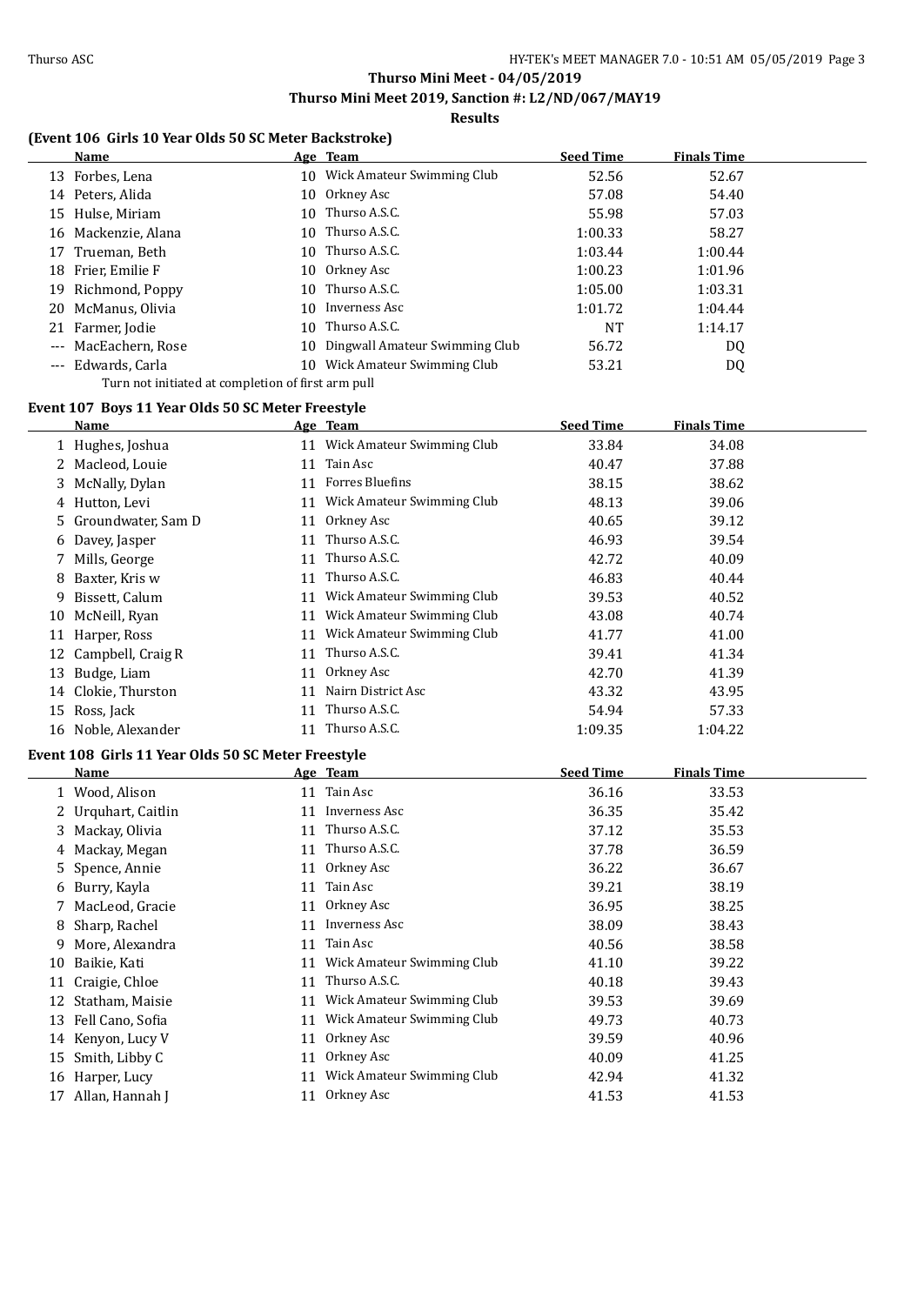**Results**

## **(Event 108 Girls 11 Year Olds 50 SC Meter Freestyle)**

|    | <b>Name</b>                                                |    | Age Team                       | <b>Seed Time</b> | <b>Finals Time</b> |  |
|----|------------------------------------------------------------|----|--------------------------------|------------------|--------------------|--|
|    | 18 Tomalin, Amelia C                                       |    | 11 Orkney Asc                  | 49.35            | 42.11              |  |
| 19 | Simpson, Iona                                              | 11 | Dingwall Amateur Swimming Club | 46.91            | 42.62              |  |
| 20 | Duff, Elana                                                | 11 | Dingwall Amateur Swimming Club | 42.26            | 42.72              |  |
| 21 | Firth, Rhiannon                                            |    | 11 Orkney Asc                  | 43.39            | 43.25              |  |
| 22 | Steele, Danni-Jayne                                        | 11 | <b>Inverness Asc</b>           | 49.52            | 44.83              |  |
| 23 | Smith, Anne                                                | 11 | Orkney Asc                     | 45.06            | 45.39              |  |
|    | 24 Green, Cora                                             | 11 | Wick Amateur Swimming Club     | 50.78            | 46.56              |  |
| 25 | Miller, Cara                                               | 11 | Wick Amateur Swimming Club     | 48.13            | 46.61              |  |
| 26 | Morrison, Eva                                              | 11 | Dingwall Amateur Swimming Club | 55.09            | 49.65              |  |
|    | 27 Tucker, Sophie                                          |    | 11 Wick Amateur Swimming Club  | 47.38            | 50.57              |  |
|    | Event 109 Boys 12 Year Olds 50 SC Meter Breaststroke       |    |                                |                  |                    |  |
|    | Name                                                       |    | Age Team                       | <b>Seed Time</b> | <b>Finals Time</b> |  |
|    | 1 Aitchison, Kallum                                        |    | 12 Buckie Asc                  | 38.98            | 39.04              |  |
| 2  | Burton, Fraser                                             |    | 12 Orkney Asc                  | 41.58            | 41.53              |  |
| 3  | Austin, Lewis                                              | 12 | Tain Asc                       | 43.28            | 42.65              |  |
| 4  | Sutherland, Scott B                                        | 12 | Thurso A.S.C.                  | 47.29            | 44.40              |  |
| 5  | Armitage, Tom                                              | 12 | Thurso A.S.C.                  | 47.29            | 47.42              |  |
| 6  | Mackay, Carter                                             |    | 12 Wick Amateur Swimming Club  | 47.66            | 47.77              |  |
| 7  | Knapman, Matthew                                           | 12 | Thurso A.S.C.                  | 48.28            | 48.03              |  |
| 8  | Norburn, Connall                                           |    | 12 Thurso A.S.C.               | 49.75            | 48.22              |  |
| 9  | Kolthammer, Ben                                            |    | 12 Orkney Asc                  | 51.73            | 48.39              |  |
| 10 | Meszka, Tomek                                              | 12 | Orkney Asc                     | 49.87            | 50.59              |  |
|    | 11 Aberdein, Finn G                                        | 12 | Orkney Asc                     | 1:00.64          | 53.53              |  |
| 12 | Cormack, Liam                                              | 12 | Thurso A.S.C.                  | 1:03.90          | 53.99              |  |
| 13 | Paterson, Lewis                                            |    | 12 Forres Bluefins             | 58.95            | 54.57              |  |
| 14 | Begg, Robert                                               |    | 12 Wick Amateur Swimming Club  | 1:14.64          | 57.33              |  |
| 15 | Booth, Morgan                                              |    | 12 Wick Amateur Swimming Club  | <b>NT</b>        | 59.82              |  |
|    | --- Edwards, Owen                                          |    | 12 Wick Amateur Swimming Club  | 54.61            | DQ                 |  |
|    | Swimmer started before the starting signal                 |    |                                |                  |                    |  |
|    | --- Edwards, Rhys                                          |    | 12 Wick Amateur Swimming Club  | 57.11            | DQ                 |  |
|    | Swimmer started before the starting signal                 |    |                                |                  |                    |  |
|    | --- Meszka, Kuba                                           |    | 12 Orkney Asc                  | 1:02.46          | DQ                 |  |
|    | Executed more than one butterfly kick at the start or turn |    |                                |                  |                    |  |

# **Event 110 Girls 12 Year Olds 50 SC Meter Breaststroke**

|    | Name                |    | Age Team                          | <b>Seed Time</b> | <b>Finals Time</b> |  |
|----|---------------------|----|-----------------------------------|------------------|--------------------|--|
|    | 1 Ross, Eleanor     |    | 12 Tain Asc                       | 39.43            | 40.12              |  |
|    | 2 Skinner, Sophie   |    | 12 Tain Asc                       | 44.37            | 42.18              |  |
|    | 3 Hamer, Emily      | 12 | Nairn District Asc                | 42.66            | 42.24              |  |
|    | 4 Simpson, Zara S   |    | 12 Orkney Asc                     | 46.39            | 43.62              |  |
|    | 5 Bandeira, Kirsty  |    | 12 Inverness Asc                  | 48.52            | 45.65              |  |
|    | 6 Robertson, Erin R |    | 12 Orkney Asc                     | 47.19            | 46.01              |  |
|    | 7 Wheeler, Harriett |    | 12 Forres Bluefins                | 51.82            | 47.22              |  |
|    | 8 Gunn, Joanna      |    | 12 Wick Amateur Swimming Club     | 50.37            | 47.97              |  |
|    | 9 Bain, Keira       |    | 12 Thurso A.S.C.                  | 48.51            | 48.55              |  |
| 10 | Baxter, Katie       |    | 12 Thurso A.S.C.                  | 57.91            | 50.13              |  |
| 11 | Henstridge, Sarah   | 12 | Wick Amateur Swimming Club        | 51.62            | 51.02              |  |
|    | 12 Mitchell, Hannah | 12 | Dingwall Amateur Swimming Club    | 51.41            | 51.29              |  |
| 13 | Sutherland, Isla    | 12 | Dingwall Amateur Swimming Club    | 51.12            | 51.99              |  |
|    | 14 Maclennan, Iona  |    | 12 Dingwall Amateur Swimming Club | 51.35            | 52.02              |  |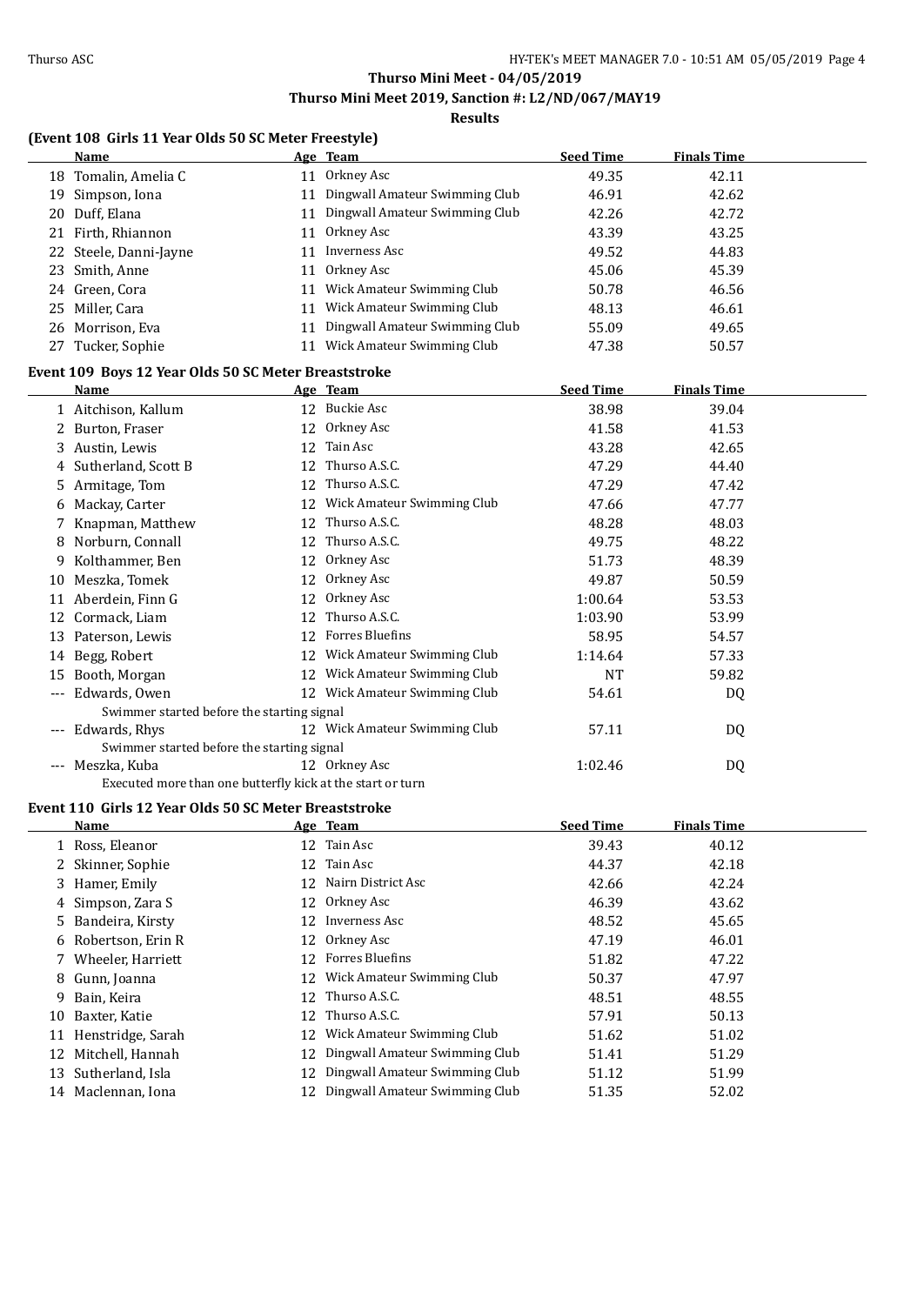## **Thurso Mini Meet 2019, Sanction #: L2/ND/067/MAY19**

#### **Results**

## **(Event 110 Girls 12 Year Olds 50 SC Meter Breaststroke)**

|    | Name                                                           |                 | Age Team                          | <b>Seed Time</b> | <b>Finals Time</b> |  |
|----|----------------------------------------------------------------|-----------------|-----------------------------------|------------------|--------------------|--|
|    | 15 Shannon, Lara                                               |                 | 12 Inverness Asc                  | 52.12            | 52.63              |  |
|    | 16 Gunn, Hannah                                                | 12 <sup>1</sup> | Wick Amateur Swimming Club        | 1:10.62          | 58.87              |  |
| 17 | Thomson, Zoe                                                   |                 | 12 Dingwall Amateur Swimming Club | 1:04.75          | 59.08              |  |
|    | 18 Forth, Katie                                                |                 | 12 Dingwall Amateur Swimming Club | 1:04.34          | 1:03.76            |  |
|    | --- Mill. Kate                                                 |                 | 12 Wick Amateur Swimming Club     | 53.94            | DQ                 |  |
|    | Executed more than one butterfly kick at the start or turn     |                 |                                   |                  |                    |  |
|    | --- MacDonald, Holly                                           |                 | 12 Dingwall Amateur Swimming Club | 1:10.94          | DQ                 |  |
|    | Leg Movements not simultaneous or in the same horizontal plane |                 |                                   |                  |                    |  |

#### **Event 111 Boys 8-9 25 SC Meter Freestyle**

|    | Name                    |   | Age Team                     | <b>Seed Time</b> | <b>Finals Time</b> |  |
|----|-------------------------|---|------------------------------|------------------|--------------------|--|
|    | 1 Senguler, Nebi        |   | 9 Wick Amateur Swimming Club | 19.33            | 17.24              |  |
|    | 2 Westwood, Mackenzie   |   | 9 Thurso A.S.C.              | 17.66            | 17.60              |  |
|    | 3 Young, Soren - Hudson | 9 | Inverness Asc                | 19.86            | 18.38              |  |
|    | 4 Mills, Edward         |   | 9 Thurso A.S.C.              | 22.70            | 19.88              |  |
|    | 5 Paterson, Ryan        | 9 | Forres Bluefins              | 22.39            | 20.22              |  |
|    | 6 Wood, Ruari           | 8 | Orkney Asc                   | 22.13            | 20.42              |  |
|    | 7 Gunn, Liam            | 8 | Wick Amateur Swimming Club   | <b>NT</b>        | 20.96              |  |
| 8  | Douglas, Blair          |   | 9 Thurso A.S.C.              | 23.00            | 21.43              |  |
| 9. | Burton, Craig           |   | 9 Orkney Asc                 | 24.12            | 22.91              |  |
| 10 | Mackay, Alexander       |   | 9 Wick Amateur Swimming Club | 24.77            | 23.17              |  |
| 11 | McNeill, Harry          |   | 9 Wick Amateur Swimming Club | 28.23            | 23.47              |  |
| 12 | Franklin, Alasdair      | 8 | Inverness Asc                | <b>NT</b>        | 24.03              |  |
| 13 | McIntosh, Shaw          |   | 9 Thurso A.S.C.              | 24.99            | 24.11              |  |
|    | 14 Gunn, Brodie         |   | 9 Thurso A.S.C.              | 26.75            | 25.31              |  |
| 15 | Munro, Will             | 8 | Thurso A.S.C.                | 26.45            | 25.39              |  |
| 16 | Aitken, Owen            | 9 | Thurso A.S.C.                | 28.34            | 27.34              |  |
| 17 | Fraser, Nathan          | 9 | Thurso A.S.C.                | 32.88            | 28.07              |  |
|    | 18 Porteous, Angus      |   | Thurso A.S.C.                | 28.66            | 29.90              |  |

## **Event 112 Girls 8-9 25 SC Meter Freestyle**

|    | Name                 |   | Age Team                     | <b>Seed Time</b> | <b>Finals Time</b> |  |
|----|----------------------|---|------------------------------|------------------|--------------------|--|
|    | 1 Coghill, Kirsten C |   | 9 Thurso A.S.C.              | 18.86            | 18.00              |  |
|    | 2 Powell, Grace      |   | 9 Forres Bluefins            | 20.04            | 18.26              |  |
|    | 3 Robertson, Eva     |   | 9 Wick Amateur Swimming Club | 21.82            | 18.31              |  |
|    | 4 Innes, Katie       |   | 9 Wick Amateur Swimming Club | 22.73            | 19.11              |  |
|    | 5 Main, Daisy        |   | 9 Buckie Asc                 | 20.34            | 19.64              |  |
|    | 6 Macangus, Cora     |   | 9 Tain Asc                   | 24.04            | 21.78              |  |
|    | 7 Miller, Morven     |   | 9 Wick Amateur Swimming Club | 24.47            | 22.94              |  |
| 8. | Watson, Tyla         | 8 | Inverness Asc                | 22.50            | 23.04              |  |
|    | 9 Tucker, Megan      |   | 8 Wick Amateur Swimming Club | NT               | 23.61              |  |
| 10 | Bain, Phoebe         | 8 | Thurso A.S.C.                | 25.72            | 23.99              |  |
| 11 | Ross, Alana          | 9 | Thurso A.S.C.                | 27.52            | 24.45              |  |
| 12 | Waller, Esme         | 8 | Thurso A.S.C.                | 31.36            | 27.58              |  |
| 13 | Pettigrew, Nieve     | 8 | Tain Asc                     | 33.80            | 28.60              |  |
|    | 14 Swanson, Ashley   | 9 | Thurso A.S.C.                | 32.99            | 30.46              |  |
| 15 | Ross, Isla           | 8 | Thurso A.S.C.                | 31.86            | 31.32              |  |
|    | 16 Noble, Sophie     |   | Thurso A.S.C.                | NT               | 38.82              |  |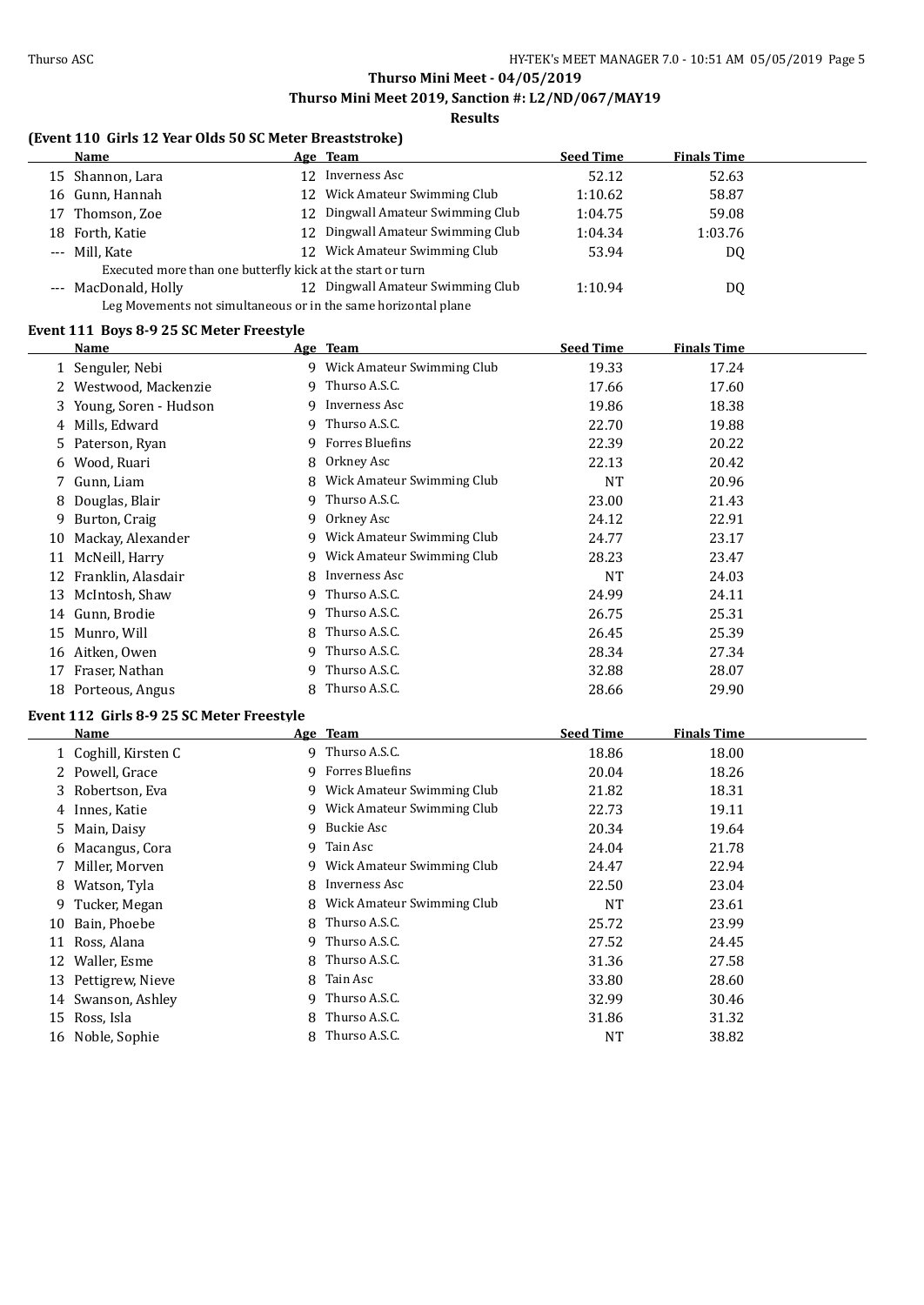٠

## **Thurso Mini Meet - 04/05/2019 Thurso Mini Meet 2019, Sanction #: L2/ND/067/MAY19**

**Results**

#### **Event 113 Boys 10 Year Olds 50 SC Meter Breaststroke**

|          | Name                                                       |    | Age Team                      | <b>Seed Time</b> | <b>Finals Time</b> |  |
|----------|------------------------------------------------------------|----|-------------------------------|------------------|--------------------|--|
|          | 1 Gill, Joe                                                | 10 | Wick Amateur Swimming Club    | 48.20            | 47.66              |  |
|          | 2 Riddoch-Smith, Dylan                                     | 10 | Forres Bluefins               | 47.27            | 47.83              |  |
|          | 3 Hamer, George                                            | 10 | Nairn District Asc            | 48.72            | 48.85              |  |
| 4        | Armitage, Jed                                              | 10 | Thurso A.S.C.                 | 51.96            | 50.03              |  |
| 5.       | Miller, Glenn                                              | 10 | Wick Amateur Swimming Club    | 53.41            | 57.54              |  |
| 6        | Williamson, Aiden                                          | 10 | Thurso A.S.C.                 | 59.04            | 59.04              |  |
|          | Dufort-Kennett, Innes                                      | 10 | Orkney Asc                    | 58.58            | 1:00.11            |  |
| 8        | Mackillop, Max                                             | 10 | Wick Amateur Swimming Club    | 1:03.08          | 1:02.04            |  |
| 9        | Porteous, Lewis                                            | 10 | Thurso A.S.C.                 | 1:01.51          | 1:02.40            |  |
|          | 10 Bremner, Lachlan                                        | 10 | Inverness Asc                 | 1:08.83          | 1:03.47            |  |
| $\cdots$ | Long, Struan                                               | 10 | Inverness Asc                 | 1:05.20          | DQ                 |  |
|          | Executed more than one butterfly kick at the start or turn |    |                               |                  |                    |  |
| $---$    | Moodie, Logan                                              |    | 10 Wick Amateur Swimming Club | <b>NT</b>        | DQ                 |  |
|          | Executed more than one butterfly kick at the start or turn |    |                               |                  |                    |  |
|          | Mackay, Cameron                                            | 10 | Thurso A.S.C.                 | NT               | DQ                 |  |
|          | Executed more than one butterfly kick at the start or turn |    |                               |                  |                    |  |

#### **Event 114 Girls 10 Year Olds 50 SC Meter Breaststroke**

|    | <b>Name</b>                                                |                 | Age Team                                                                     | <b>Seed Time</b> | <b>Finals Time</b> |  |
|----|------------------------------------------------------------|-----------------|------------------------------------------------------------------------------|------------------|--------------------|--|
|    | 1 Wood, Eve                                                |                 | 10 Orkney Asc                                                                | 48.24            | 46.95              |  |
| 2  | Thomas, Abigail                                            | 10              | Nairn District Asc                                                           | 48.03            | 47.61              |  |
| 3  | Reid, Nevaeh                                               | 10              | Buckie Asc                                                                   | 48.82            | 50.00              |  |
| 4  | Ross, Katie                                                | 10              | Wick Amateur Swimming Club                                                   | 57.21            | 53.12              |  |
| 5. | Edwards, Carla                                             | 10              | Wick Amateur Swimming Club                                                   | 54.46            | 54.32              |  |
| 6  | Sutherland, Flora                                          | 10              | Dingwall Amateur Swimming Club                                               | 1:04.54          | 56.65              |  |
|    | Clapham, Jenna M                                           | 10              | Orkney Asc                                                                   | 57.69            | 57.05              |  |
| 8  | Campbell, Grace                                            | 10              | Thurso A.S.C.                                                                | 59.59            | 59.13              |  |
| 9  | MacCallum, Ting Ting                                       | 10              | Wick Amateur Swimming Club                                                   | <b>NT</b>        | 1:00.69            |  |
| 10 | Bathgate, Abbie                                            | 10              | <b>Inverness Asc</b>                                                         | 58.63            | 1:02.26            |  |
| 11 | Norburn, Cerys L                                           | 10              | Thurso A.S.C.                                                                | 1:03.27          | 1:03.84            |  |
| 12 | Frier, Emilie F                                            | 10              | Orkney Asc                                                                   | 1:08.00          | 1:04.68            |  |
| 13 | Joy, Hannah                                                | 10              | <b>Inverness Asc</b>                                                         | 1:07.50          | 1:04.70            |  |
|    | 14 Peters, Alida                                           | 10              | Orkney Asc                                                                   | 1:11.23          | 1:05.58            |  |
| 15 | Pettigrew, Shaelynn                                        | 10              | Tain Asc                                                                     | 1:11.56          | 1:06.56            |  |
|    | 16 Hulse, Miriam                                           | 10              | Thurso A.S.C.                                                                | 1:09.18          | 1:09.60            |  |
| 17 | Mackenzie, Alana                                           | 10              | Thurso A.S.C.                                                                | <b>NT</b>        | 1:09.64            |  |
| 18 | Forbes, Lena                                               | 10 <sup>1</sup> | Wick Amateur Swimming Club                                                   | <b>NT</b>        | 1:12.23            |  |
|    | --- McManus, Olivia                                        |                 | 10 Inverness Asc                                                             | 1:25.73          | DQ                 |  |
|    | Hands not pushed forward together from the breast          |                 |                                                                              |                  |                    |  |
|    | --- Farmer, Jodie                                          |                 | 10 Thurso A.S.C.                                                             | <b>NT</b>        | DQ                 |  |
|    |                                                            |                 | At the turn or finish did not touch with both hands simultaneously/separated |                  |                    |  |
|    | --- MacEachern, Rose                                       |                 | 10 Dingwall Amateur Swimming Club                                            | 1:12.91          | DQ                 |  |
|    |                                                            |                 | At the turn or finish did not touch with both hands simultaneously/separated |                  |                    |  |
|    | --- Linklater, Rafi A                                      |                 | 10 Orkney Asc                                                                | 1:11.15          | DQ                 |  |
|    | Executed more than one butterfly kick at the start or turn |                 |                                                                              |                  |                    |  |
|    | Event 115 Boys 11 Year Olds 50 SC Meter Butterfly          |                 |                                                                              |                  |                    |  |
|    | <b>Name</b>                                                |                 | Age Team                                                                     | <b>Seed Time</b> | <b>Finals Time</b> |  |
|    | 1 Hughes, Joshua                                           |                 | 11 Wick Amateur Swimming Club                                                | 39.90            | 42.33              |  |
|    | 2 Baxter, Kris w                                           |                 | 11 Thurso A.S.C.                                                             | 49.25            | 46.37              |  |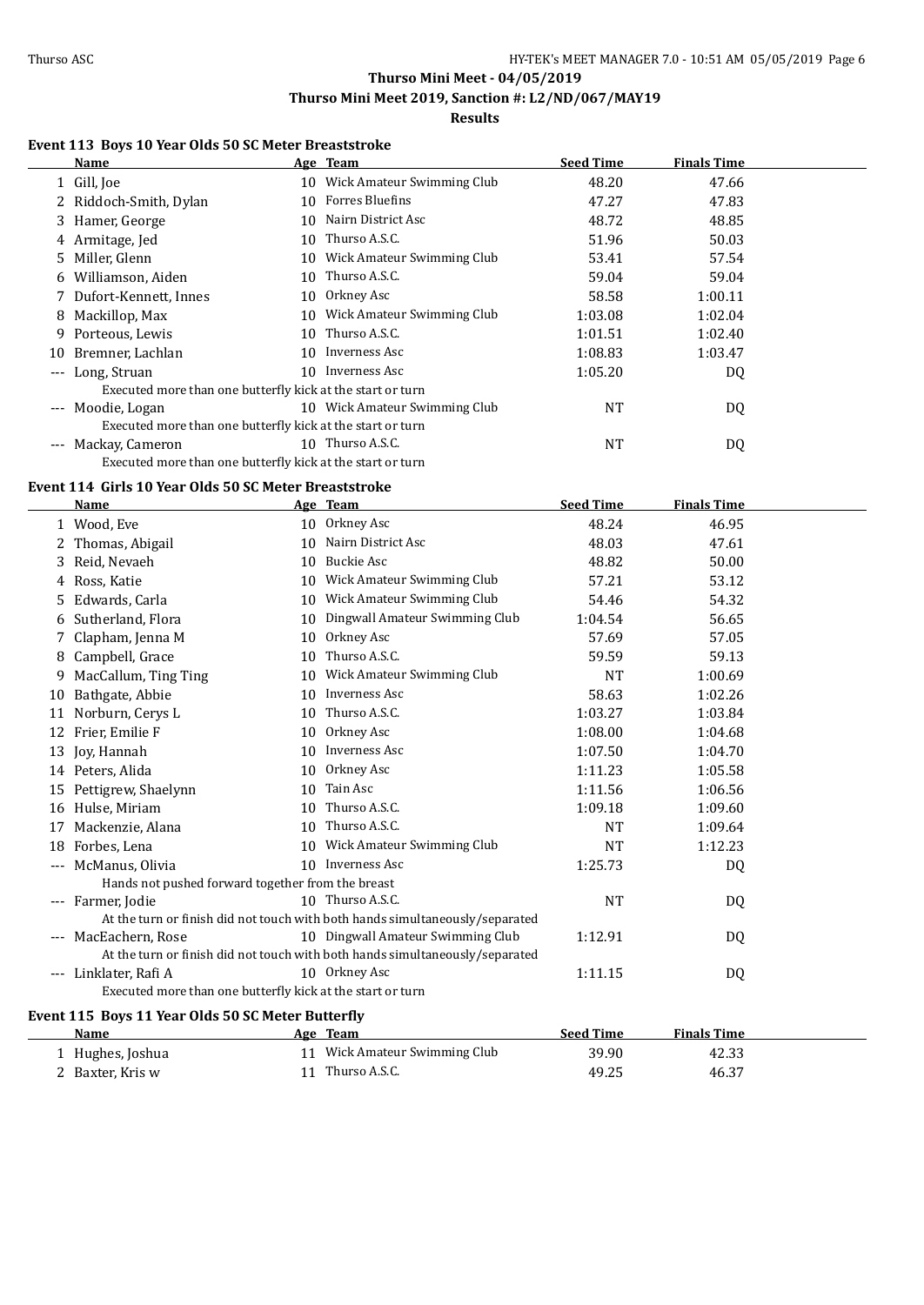**Results**

## **(Event 115 Boys 11 Year Olds 50 SC Meter Butterfly)**

| <b>Name</b>           |    | Age Team                      | <b>Seed Time</b> | <b>Finals Time</b> |
|-----------------------|----|-------------------------------|------------------|--------------------|
| 3 Macleod, Louie      | 11 | Tain Asc                      | 48.56            | 49.22              |
| 4 McNeill, Ryan       |    | 11 Wick Amateur Swimming Club | 52.99            | 50.21              |
| 5 Hutton, Levi        |    | 11 Wick Amateur Swimming Club | 56.04            | 51.90              |
| 6 Bissett, Calum      |    | 11 Wick Amateur Swimming Club | 1:00.94          | 52.63              |
| 7 Harper, Ross        |    | 11 Wick Amateur Swimming Club | 49.26            | 53.25              |
| 8 Mills, George       | 11 | Thurso A.S.C.                 | 54.12            | 53.75              |
| 9 Budge, Liam         |    | 11 Orkney Asc                 | 57.89            | 55.94              |
| 10 Campbell, Craig R  | 11 | Thurso A.S.C.                 | 48.41            | 56.69              |
| 11 Groundwater, Sam D |    | 11 Orkney Asc                 | 1:08.91          | 1:07.33            |
| --- McNally, Dylan    | 11 | Forres Bluefins               | 46.47            | DQ                 |

Touch at the finish or turn was not made with both hands simultaneously/separated

#### **Event 116 Girls 11 Year Olds 50 SC Meter Butterfly**

|    | Name               |    | Age Team                       | <b>Seed Time</b> | <b>Finals Time</b> |
|----|--------------------|----|--------------------------------|------------------|--------------------|
|    | 1 Wood, Alison     | 11 | Tain Asc                       | 37.58            | 36.12              |
|    | 2 Mackay, Olivia   | 11 | Thurso A.S.C.                  | 40.36            | 38.80              |
| 3  | Urquhart, Caitlin  | 11 | <b>Inverness Asc</b>           | 47.36            | 43.07              |
| 4  | Statham, Maisie    | 11 | Wick Amateur Swimming Club     | 54.64            | 43.70              |
| 5. | Mackay, Megan      | 11 | Thurso A.S.C.                  | 46.67            | 44.73              |
| 6  | Burry, Kayla       | 11 | Tain Asc                       | 47.94            | 44.82              |
|    | 7 Fell Cano, Sofia | 11 | Wick Amateur Swimming Club     | NT               | 45.73              |
| 8  | More, Alexandra    | 11 | Tain Asc                       | 50.58            | 46.45              |
| 9  | Sharp, Rachel      | 11 | <b>Inverness Asc</b>           | 49.64            | 48.38              |
| 10 | Harper, Lucy       | 11 | Wick Amateur Swimming Club     | 1:00.32          | 48.95              |
| 11 | Kenyon, Lucy V     | 11 | Orkney Asc                     | 49.08            | 50.11              |
| 12 | Spence, Annie      | 11 | Orkney Asc                     | 51.37            | 50.44              |
| 13 | Green, Cora        | 11 | Wick Amateur Swimming Club     | NT               | 50.86              |
| 14 | Allan, Hannah J    | 11 | Orkney Asc                     | 52.83            | 51.13              |
| 15 | Craigie, Chloe     | 11 | Thurso A.S.C.                  | 51.35            | 52.48              |
| 16 | Smith, Libby C     | 11 | Orkney Asc                     | 50.84            | 53.29              |
| 17 | Firth, Rhiannon    | 11 | Orkney Asc                     | 51.31            | 53.41              |
| 18 | Duff, Elana        | 11 | Dingwall Amateur Swimming Club | 58.28            | 53.81              |
| 19 | MacLeod, Gracie    | 11 | Orkney Asc                     | 50.91            | 56.30              |
| 20 | Tomalin, Amelia C  | 11 | Orkney Asc                     | 1:04.37          | 58.19              |
| 21 | Miller, Cara       | 11 | Wick Amateur Swimming Club     | 1:03.16          | 58.21              |
| 22 | Tucker, Sophie     | 11 | Wick Amateur Swimming Club     | 1:17.27          | 1:04.23            |
|    | 23 Smith, Anne     | 11 | Orkney Asc                     | 1:03.76          | 1:14.89            |

# **Event 117 Boys 12 Year Olds 50 SC Meter Backstroke**

 $\overline{\phantom{0}}$ 

| <b>Name</b>           | Age Team                      | <b>Seed Time</b> | <b>Finals Time</b> |
|-----------------------|-------------------------------|------------------|--------------------|
| 1 Austin, Lewis       | 12 Tain Asc                   | 35.91            | 34.60              |
| 2 Armitage, Tom       | 12 Thurso A.S.C.              | 37.85            | 38.34              |
| 3 Burton, Fraser      | 12 Orkney Asc                 | 38.89            | 38.83              |
| 4 Aitchison, Kallum   | 12 Buckie Asc                 | 40.19            | 40.07              |
| 5 Mackay, Carter      | 12 Wick Amateur Swimming Club | 40.81            | 40.72              |
| 6 Sutherland, Scott B | 12 Thurso A.S.C.              | 41.00            | 41.24              |
| 7 Knapman, Matthew    | 12 Thurso A.S.C.              | 41.28            | 42.93              |
| 8 Meszka, Tomek       | 12 Orkney Asc                 | 43.81            | 43.95              |
| 9 Kolthammer, Ben     | 12 Orkney Asc                 | 42.26            | 45.02              |
| 10 Norburn, Connall   | 12 Thurso A.S.C.              | 47.63            | 47.91              |
| 11 Cormack, Liam      | 12 Thurso A.S.C.              | 47.64            | 49.08              |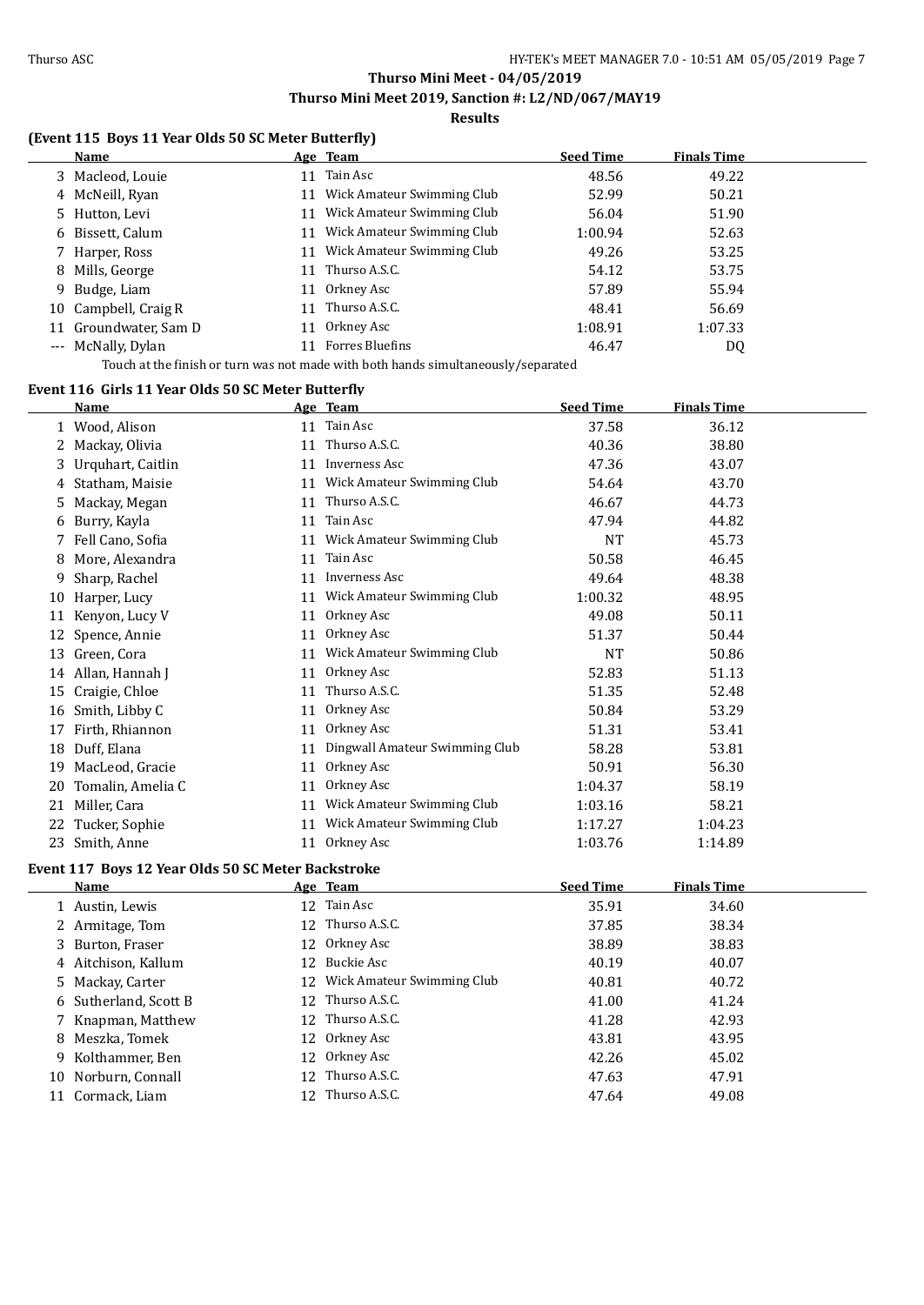|  |  |  |  | (Event 117 Boys 12 Year Olds 50 SC Meter Backstroke) |
|--|--|--|--|------------------------------------------------------|
|--|--|--|--|------------------------------------------------------|

|   | Name                                                     |    | Age Team                                                                                   | <b>Seed Time</b> | <b>Finals Time</b> |  |
|---|----------------------------------------------------------|----|--------------------------------------------------------------------------------------------|------------------|--------------------|--|
|   | 12 Edwards, Rhys                                         |    | 12 Wick Amateur Swimming Club                                                              | 53.52            | 50.60              |  |
|   | 13 Edwards, Owen                                         |    | 12 Wick Amateur Swimming Club                                                              | 54.52            | 50.71              |  |
|   | 14 Booth, Morgan                                         |    | 12 Wick Amateur Swimming Club                                                              | <b>NT</b>        | 52.57              |  |
|   | 15 Aberdein, Finn G                                      |    | 12 Orkney Asc                                                                              | 1:01.09          | 52.68              |  |
|   | 16 MacCallum, Hamish                                     |    | 12 Wick Amateur Swimming Club                                                              | 1:04.76          | 55.51              |  |
|   | 17 Paterson, Lewis                                       |    | 12 Forres Bluefins                                                                         | 53.81            | 56.06              |  |
|   | 18 Begg, Robert                                          |    | 12 Wick Amateur Swimming Club                                                              | 56.91            | 57.32              |  |
|   | 19 Meszka, Kuba                                          |    | 12 Orkney Asc                                                                              | 1:03.57          | 59.34              |  |
|   |                                                          |    |                                                                                            |                  |                    |  |
|   | Event 118 Girls 12 Year Olds 50 SC Meter Backstroke      |    |                                                                                            |                  |                    |  |
|   | Name                                                     |    | Age Team                                                                                   | <b>Seed Time</b> | <b>Finals Time</b> |  |
|   | 1 Ross, Eleanor                                          |    | 12 Tain Asc                                                                                | 35.94            | 35.84              |  |
|   | 2 Simpson, Zara S                                        |    | 12 Orkney Asc                                                                              | 36.03            | 37.83              |  |
|   | 3 Baxter, Katie                                          |    | 12 Thurso A.S.C.                                                                           | 42.48            | 38.15              |  |
|   | 4 Hamer, Emily                                           |    | 12 Nairn District Asc                                                                      | 39.09            | 38.89              |  |
|   | 5 Bain, Keira                                            |    | 12 Thurso A.S.C.                                                                           | 39.59            | 38.91              |  |
|   | 6 Skinner, Sophie                                        |    | 12 Tain Asc                                                                                | 39.41            | 39.27              |  |
|   | 7 Mill, Kate                                             |    | 12 Wick Amateur Swimming Club                                                              | 39.61            | 39.75              |  |
|   | 8 Wheeler, Harriett                                      |    | 12 Forres Bluefins                                                                         | 43.37            | 41.44              |  |
| 9 | Shannon, Lara                                            |    | 12 Inverness Asc                                                                           | 42.29            | 41.67              |  |
|   | 10 Bandeira, Kirsty                                      |    | 12 Inverness Asc                                                                           | 43.36            | 42.90              |  |
|   | 11 Henstridge, Sarah                                     |    | 12 Wick Amateur Swimming Club                                                              | 40.97            | 43.13              |  |
|   | 12 Maclennan, Iona                                       |    | 12 Dingwall Amateur Swimming Club                                                          | 41.13            | 44.04              |  |
|   | 13 Mitchell, Hannah                                      |    | 12 Dingwall Amateur Swimming Club                                                          | 45.96            | 44.18              |  |
|   | 14 Forth, Katie                                          | 12 | Dingwall Amateur Swimming Club                                                             | 44.98            | 45.89              |  |
|   | 15 Sutherland, Isla                                      | 12 | Dingwall Amateur Swimming Club                                                             | 45.75            | 46.68              |  |
|   | 16 MacDonald, Holly                                      | 12 | Dingwall Amateur Swimming Club                                                             | 54.22            | 51.89              |  |
|   | 17 Thomson, Zoe                                          |    | 12 Dingwall Amateur Swimming Club                                                          | 53.87            | 55.55              |  |
|   | Gunn, Hannah                                             |    | 12 Wick Amateur Swimming Club                                                              | 55.62            | DQ                 |  |
|   | Swimmer not on back upon leaving the wall after the turn |    |                                                                                            |                  |                    |  |
|   | --- Gunn, Joanna                                         |    | 12 Wick Amateur Swimming Club                                                              | 43.40            | DQ                 |  |
|   | Turn not initiated at completion of first arm pull       |    |                                                                                            |                  |                    |  |
|   | --- Robertson, Erin R                                    |    | 12 Orkney Asc                                                                              | 37.38            | DQ                 |  |
|   | Turn not initiated at completion of first arm pull       |    |                                                                                            |                  |                    |  |
|   | Event 119 Mixed 10 & Under 200 SC Meter Medley Relay     |    |                                                                                            |                  |                    |  |
|   | Team                                                     |    | <b>Relay</b>                                                                               | <b>Seed Time</b> | <b>Finals Time</b> |  |
|   | 1 Wick Amateur Swimming Club                             |    | B                                                                                          | 3:32.46          | 3:34.05            |  |
|   | 2 Wick Amateur Swimming Club                             |    | C                                                                                          | 3:49.44          | 3:57.22            |  |
|   | --- Orkney Asc                                           |    | A                                                                                          | 3:09.02          | DQ                 |  |
|   |                                                          |    | Number 2 swimmers feet lost touch with the starting platform before the preceeding team-ma |                  |                    |  |
|   | --- Wick Amateur Swimming Club                           |    | A                                                                                          | 3:02.21          | DQ                 |  |
|   |                                                          |    | Number 2 swimmers feet lost touch with the starting platform before the preceeding team-ma |                  |                    |  |
|   |                                                          |    |                                                                                            |                  |                    |  |
|   | Event 120 Mixed 11-12 200 SC Meter Medley Relay          |    |                                                                                            |                  |                    |  |
|   | Team                                                     |    | <b>Relay</b>                                                                               | <b>Seed Time</b> | <b>Finals Time</b> |  |
|   | 1 Tain Asc                                               |    | A                                                                                          | 2:28.74          | 2:27.68            |  |
|   | 2 Orkney Asc                                             |    | A                                                                                          | 2:31.07          | 2:30.88            |  |
|   | 3 Thurso A.S.C.                                          |    | A                                                                                          | 2:35.44          | 2:36.73            |  |
|   | --- Wick Amateur Swimming Club                           |    | A                                                                                          | 2:36.08          | DQ                 |  |

Swimmer did not finish - Misc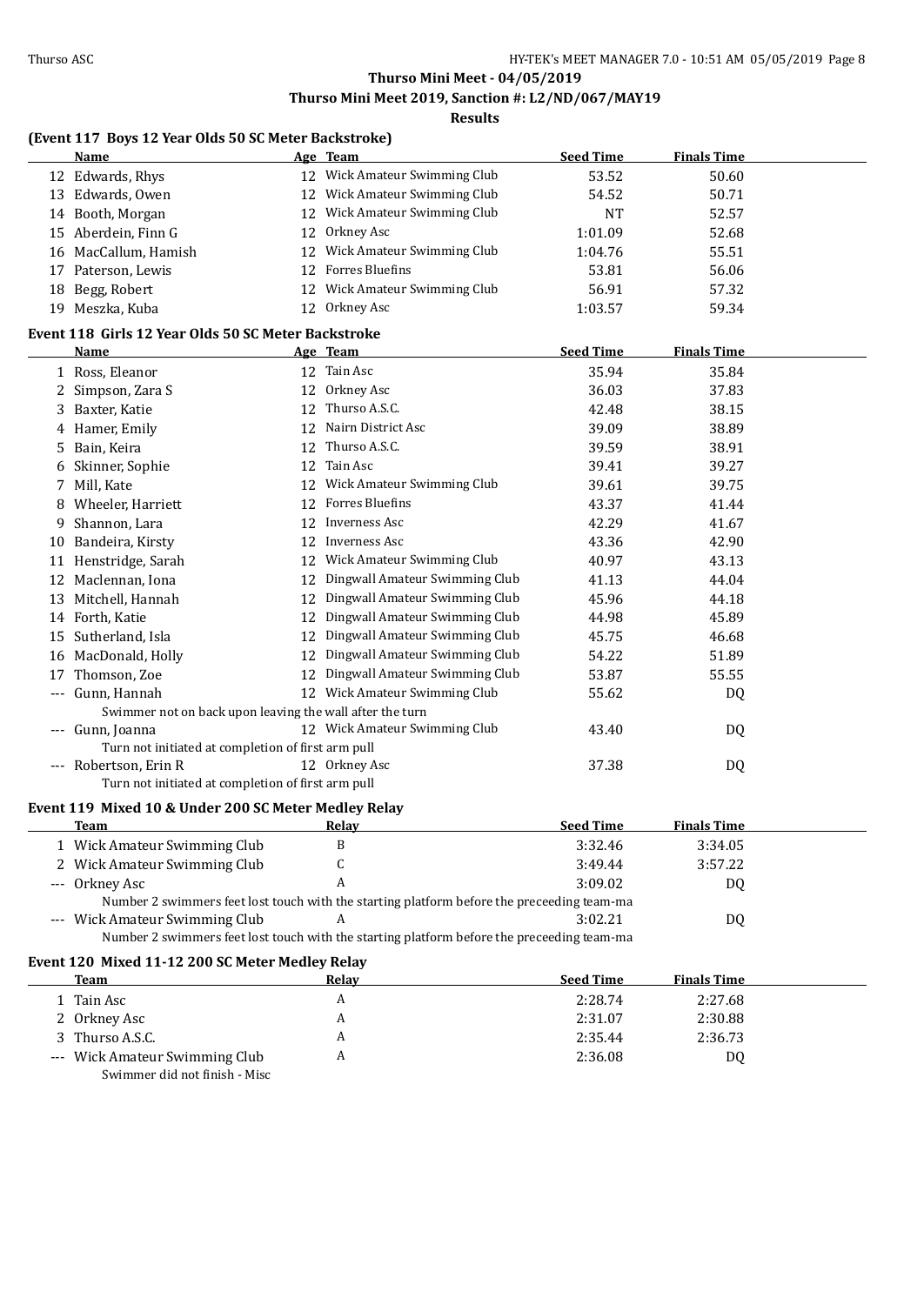$\overline{a}$ 

## **Thurso Mini Meet - 04/05/2019 Thurso Mini Meet 2019, Sanction #: L2/ND/067/MAY19**

**Results**

## **Event 201 Mixed 10 & Under 200 SC Meter Freestyle Relay**

|       | Team                         | Relay                                                                                      | <b>Seed Time</b>             | <b>Finals Time</b>          |
|-------|------------------------------|--------------------------------------------------------------------------------------------|------------------------------|-----------------------------|
|       | 1 Wick Amateur Swimming Club | A                                                                                          | 2:54.55                      | 2:39.62                     |
|       | 1) Edwards, Carla W10        | 2) Gill, Joe M10                                                                           | 3) Robertson, Eva W9         | 4) Miller, Glenn M10        |
|       | 2 Thurso A.S.C.              | A                                                                                          | 2:43.22                      | 2:41.11                     |
|       | 1) Westwood, Mackenzie M9    | 2) Coghill, Kirsten C W9                                                                   | 3) Campbell, Grace W10       | 4) Armitage, Jed M10        |
|       | 3 Orkney Asc                 | A                                                                                          | 2:49.63                      | 2:46.47                     |
|       | 1) Burton, Craig M9          | 2) Clapham, Jenna M W10                                                                    | 3) Dufort-Kennett, Innes M10 | 4) Wood, Eve W10            |
|       | 4 Inverness Asc              | A                                                                                          | 3:13.82                      | 2:51.91                     |
|       | 1) Joy, Hannah W10           | 2) Bathgate, Abbie W10                                                                     | 3) Bremner, Lachlan M10      | 4) Young, Soren - Hudson M9 |
| .5.   | Thurso A.S.C.                | B                                                                                          | NT                           | 3:13.86                     |
|       | 1) Mills, Edward M9          | 2) Bain, Phoebe W8                                                                         | 3) Norburn, Cerys L W10      | 4) Williamson, Aiden M10    |
|       | 6 Wick Amateur Swimming Club |                                                                                            | NT                           | 3:14.96                     |
|       | 1) Moodie, Logan M10         | 2) Mackay, Alexander M9                                                                    | 3) Forbes, Lena W10          | 4) Miller, Morven W9        |
|       | 7 Thurso A.S.C.              |                                                                                            | NT                           | 3:28.28                     |
|       | 1) McIntosh, Shaw M9         | 2) Trueman, Beth W10                                                                       | 3) Mackenzie, Alana W10      | 4) Porteous, Lewis M10      |
| ---   | Inverness Asc                | B                                                                                          | NT                           | DQ                          |
|       |                              | Number 3 swimmers feet lost touch with the starting platform before the preceeding team-ma |                              |                             |
|       | 1) Long, Struan M10          | 2) Watson, Tyla W8                                                                         | 3) McManus, Olivia W10       | 4) Franklin, Alasdair M8    |
| $---$ | Wick Amateur Swimming Club   | B                                                                                          | NT                           | DQ                          |
|       |                              | Number 2 swimmers feet lost touch with the starting platform before the preceeding team-ma |                              |                             |
|       | 1) Innes, Katie W9           | 2) Mackillop, Max M10                                                                      | 3) Ross, Katie W10           | 4) Senguler, Nebi M9        |

#### **Event 202 Mixed 11-12 200 SC Meter Freestyle Relay**

|    | <b>Team</b>                               | Relay                     | <b>Seed Time</b>           | <b>Finals Time</b>          |
|----|-------------------------------------------|---------------------------|----------------------------|-----------------------------|
|    | 1 Wick Amateur Swimming Club              | A                         | 2:19.40                    | 2:15.42                     |
|    | 1) Hughes, Joshua M11                     | 2) Mackay, Carter M12     | 3) Gunn, Joanna W12        | 4) Mill, Kate W12           |
|    | 2 Tain Asc                                |                           | 2:33.01                    | 2:17.34                     |
|    | 1) Austin, Lewis M12                      | 2) Skinner, Sophie W12    | 3) Macleod, Louie M11      | 4) Ross, Eleanor W12        |
|    | 3 Thurso A.S.C.                           | A                         | 2:08.70                    | 2:20.31                     |
|    | 1) Bain, Keira W12                        | 2) Mackay, Olivia W11     | 3) Sutherland, Scott B M12 | 4) Armitage, Tom M12        |
|    | 4 Orkney Asc                              | A                         | 2:22.43                    | 2:21.11                     |
|    | 1) Simpson, Zara S W12                    | 2) Meszka, Tomek M12      | 3) Robertson, Erin R W12   | 4) Kolthammer, Ben M12      |
|    | 5 Thurso A.S.C.                           | B                         | <b>NT</b>                  | 2:29.24                     |
|    | 1) Mackay, Megan W11                      | 2) Campbell, Craig R M11  | 3) Knapman, Matthew M12    | 4) Baxter, Katie W12        |
|    | 6 Nairn District Asc                      | A                         | <b>NT</b>                  | 2:33.35                     |
|    | 1) Thomas, Abigail W10                    | 2) Clokie, Thurston M11   | 3) Hamer, George M10       | 4) Hamer, Emily W12         |
|    | 7 Forres Bluefins                         | A                         | 2:19.24                    | 2:33.64                     |
|    | 1) Powell, Grace W9                       | 2) Wheeler, Harriett W12  | 3) McNally, Dylan M11      | 4) Riddoch-Smith, Dylan M10 |
| 8  | Orkney Asc                                | B                         | <b>NT</b>                  | 2:37.43                     |
|    | 1) MacLeod, Gracie W11                    | 2) Aberdein, Finn G M12   | 3) Budge, Liam M11         | 4) Spence, Annie W11        |
| 9  | Wick Amateur Swimming Club                | B                         | <b>NT</b>                  | 2:39.30                     |
|    | 1) Harper, Ross M11                       | 2) Statham, Maisie W11    | 3) Bissett, Calum M11      | 4) Henstridge, Sarah W12    |
|    | 10 Wick Amateur Swimming Club             | C                         | <b>NT</b>                  | 2:44.81                     |
|    | 1) Hutton, Levi M11                       | 2) Harper, Lucy W11       | 3) Fell Cano, Sofia W11    | 4) McNeill, Ryan M11        |
| 11 | Thurso A.S.C.                             | C                         | <b>NT</b>                  | 2:50.71                     |
|    | 1) Craigie, Chloe W11                     | 2) Mills, George M11      | 3) Hulse, Miriam W10       | 4) Baxter, Kris w M11       |
| 12 | Orkney Asc                                | C                         | <b>NT</b>                  | 2:51.51                     |
|    | 1) Kenyon, Lucy V W11                     | 2) Groundwater, Sam D M11 | 3) Meszka, Kuba M12        | 4) Smith, Libby C W11       |
|    | Event 203 Boys 8-9 25 SC Meter Backstroke |                           |                            |                             |
|    | Name                                      | Age Team                  | <b>Seed Time</b>           | <b>Finals Time</b>          |

| Westwood, Mackenzie | Thurso A.S.C.                |       | 21.82<br>_____ |
|---------------------|------------------------------|-------|----------------|
| 2 Senguler, Nebi    | 9 Wick Amateur Swimming Club | 21.59 |                |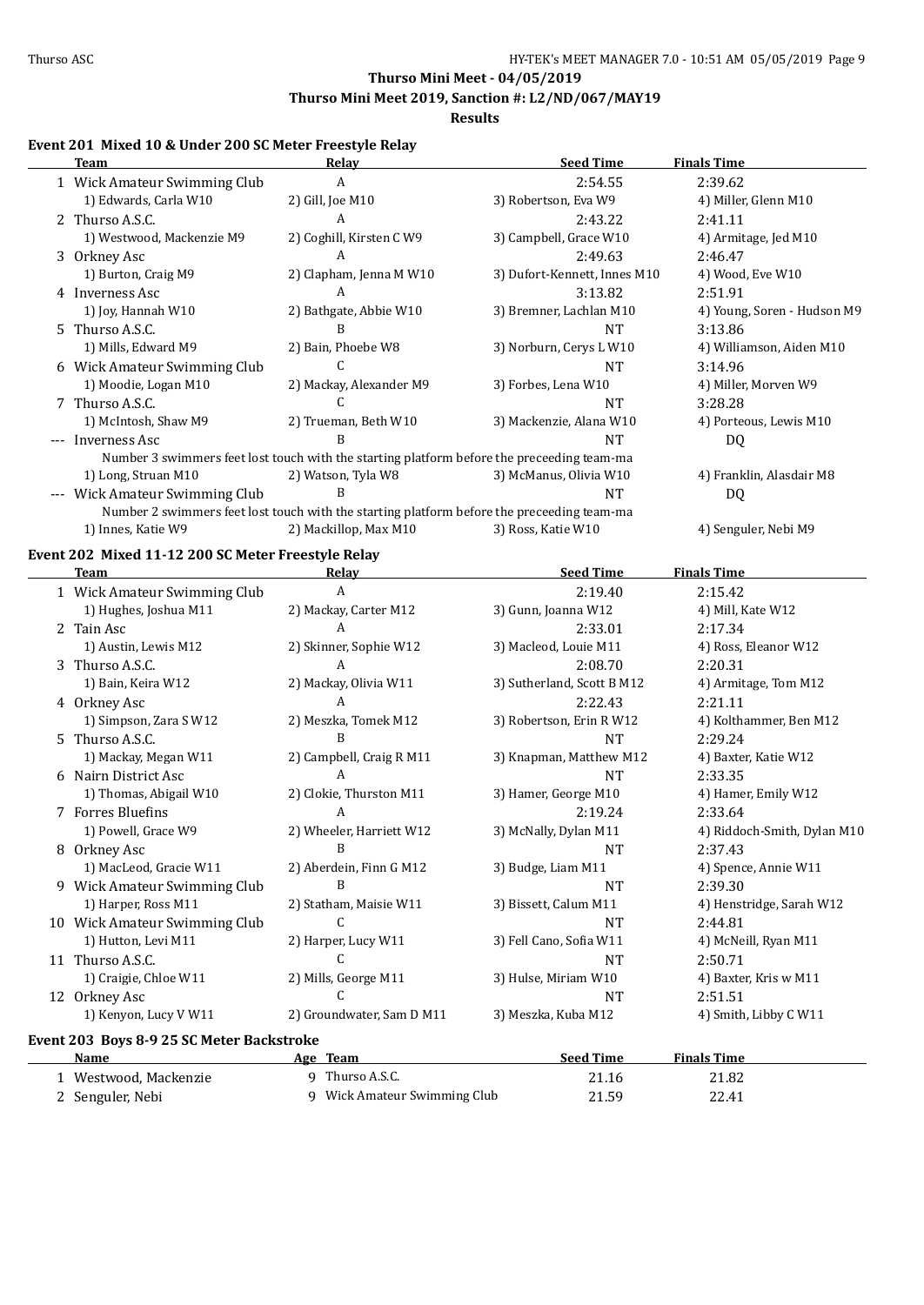## **Thurso Mini Meet 2019, Sanction #: L2/ND/067/MAY19**

**Results**

# **(Event 203 Boys 8-9 25 SC Meter Backstroke)**

|    | Name                                      |   | Age Team                     | <b>Seed Time</b> | <b>Finals Time</b> |  |
|----|-------------------------------------------|---|------------------------------|------------------|--------------------|--|
|    | 3 Mills, Edward                           |   | 9 Thurso A.S.C.              | 24.27            | 24.13              |  |
|    | 4 Gunn, Liam                              |   | 8 Wick Amateur Swimming Club | <b>NT</b>        | 24.51              |  |
|    | 5 Douglas, Blair                          | 9 | Thurso A.S.C.                | 25.86            | 24.57              |  |
|    | 6 McNeill, Harry                          |   | 9 Wick Amateur Swimming Club | 28.90            | 24.79              |  |
|    | 7 Paterson, Ryan                          |   | 9 Forres Bluefins            | 25.93            | 24.95              |  |
|    | 8 Burton, Craig                           |   | 9 Orkney Asc                 | 27.07            | 25.43              |  |
| 9. | Mackay, Alexander                         |   | 9 Wick Amateur Swimming Club | 26.62            | 25.52              |  |
| 10 | Wood, Ruari                               |   | 8 Orkney Asc                 | 29.23            | 26.85              |  |
| 11 | Franklin, Alasdair                        |   | 8 Inverness Asc              | <b>NT</b>        | 28.74              |  |
|    | 12 Gunn, Brodie                           |   | 9 Thurso A.S.C.              | 28.07            | 29.89              |  |
| 13 | Munro, Will                               | 8 | Thurso A.S.C.                | 32.63            | 30.65              |  |
|    | 14 Porteous, Angus                        |   | 8 Thurso A.S.C.              | 35.90            | 31.64              |  |
| 15 | Aitken, Owen                              |   | 9 Thurso A.S.C.              | 33.59            | 31.89              |  |
|    | Young, Soren - Hudson                     | 9 | Inverness Asc                | 26.36            | DQ                 |  |
|    | Swimmer did not finish whilst on the back |   |                              |                  |                    |  |

#### **Event 204 Girls 8-9 25 SC Meter Backstroke**

|         | Name                 |    | Age Team                     | <b>Seed Time</b> | <b>Finals Time</b> |  |
|---------|----------------------|----|------------------------------|------------------|--------------------|--|
|         | 1 Coghill, Kirsten C |    | 9 Thurso A.S.C.              | 22.39            | 22.43              |  |
|         | 2 Robertson, Eva     |    | 9 Wick Amateur Swimming Club | 27.00            | 22.92              |  |
|         | 3 Powell, Grace      |    | 9 Forres Bluefins            | 22.89            | 23.04              |  |
|         | 4 Innes, Katie       |    | 9 Wick Amateur Swimming Club | 26.44            | 24.55              |  |
|         | 5 Tucker, Megan      |    | 8 Wick Amateur Swimming Club | NT               | 24.73              |  |
|         | 6 Watson, Tyla       | 8. | Inverness Asc                | 30.00            | 25.55              |  |
|         | 7 Main, Daisy        |    | 9 Buckie Asc                 | 25.96            | 26.92              |  |
|         | 8 Ross, Alana        |    | 9 Thurso A.S.C.              | NT               | 27.98              |  |
|         | 9 Darby, Lorna       |    | 8 Thurso A.S.C.              | 28.64            | 28.33              |  |
|         | 10 Swanson, Ashley   |    | 9 Thurso A.S.C.              | 31.18            | 29.37              |  |
| 11      | Waller, Esme         |    | 8 Thurso A.S.C.              | 31.81            | 30.06              |  |
| 12      | Bain, Phoebe         |    | 8 Thurso A.S.C.              | 28.56            | 31.03              |  |
| 13      | Pettigrew, Nieve     | 8. | Tain Asc                     | 31.55            | 31.23              |  |
|         | 14 Ross, Isla        | 8  | Thurso A.S.C.                | 32.40            | 31.57              |  |
| 15      | Noble, Sophie        |    | 8 Thurso A.S.C.              | NT               | 33.80              |  |
| $- - -$ | Miller, Morven       |    | 9 Wick Amateur Swimming Club | 27.91            | DQ                 |  |
|         |                      |    |                              |                  |                    |  |

Swimmer did not finish whilst on the back

## **Event 205 Boys 10 Year Olds 50 SC Meter Freestyle**

|    | Name                   |    | Age Team                   | <b>Seed Time</b> | <b>Finals Time</b> |
|----|------------------------|----|----------------------------|------------------|--------------------|
|    | 1 Riddoch-Smith, Dylan | 10 | Forres Bluefins            | 33.58            | 33.69              |
|    | 2 Miller, Glenn        | 10 | Wick Amateur Swimming Club | 36.48            | 35.98              |
|    | 3 Armitage, Jed        | 10 | Thurso A.S.C.              | 37.69            | 36.39              |
|    | 4 Hamer, George        | 10 | Nairn District Asc         | 36.60            | 37.07              |
|    | 5 Gill, Joe            | 10 | Wick Amateur Swimming Club | 36.20            | 37.23              |
| 6  | Moodie, Logan          | 10 | Wick Amateur Swimming Club | 47.05            | 41.72              |
|    | 7 Williamson, Aiden    | 10 | Thurso A.S.C.              | 40.93            | 42.02              |
| 8  | Bremner, Lachlan       | 10 | Inverness Asc              | 43.75            | 42.70              |
| 9  | Dufort-Kennett, Innes  | 10 | Orkney Asc                 | 47.21            | 43.97              |
|    | 10 Porteous, Lewis     | 10 | Thurso A.S.C.              | 46.53            | 44.89              |
| 11 | Mackillop, Max         | 10 | Wick Amateur Swimming Club | 46.69            | 45.59              |
|    | 12 Long, Struan        | 10 | Inverness Asc              | 45.66            | 46.81              |
| 13 | Mackay, Cameron        | 10 | Thurso A.S.C.              | 49.50            | 47.37              |
|    |                        |    |                            |                  |                    |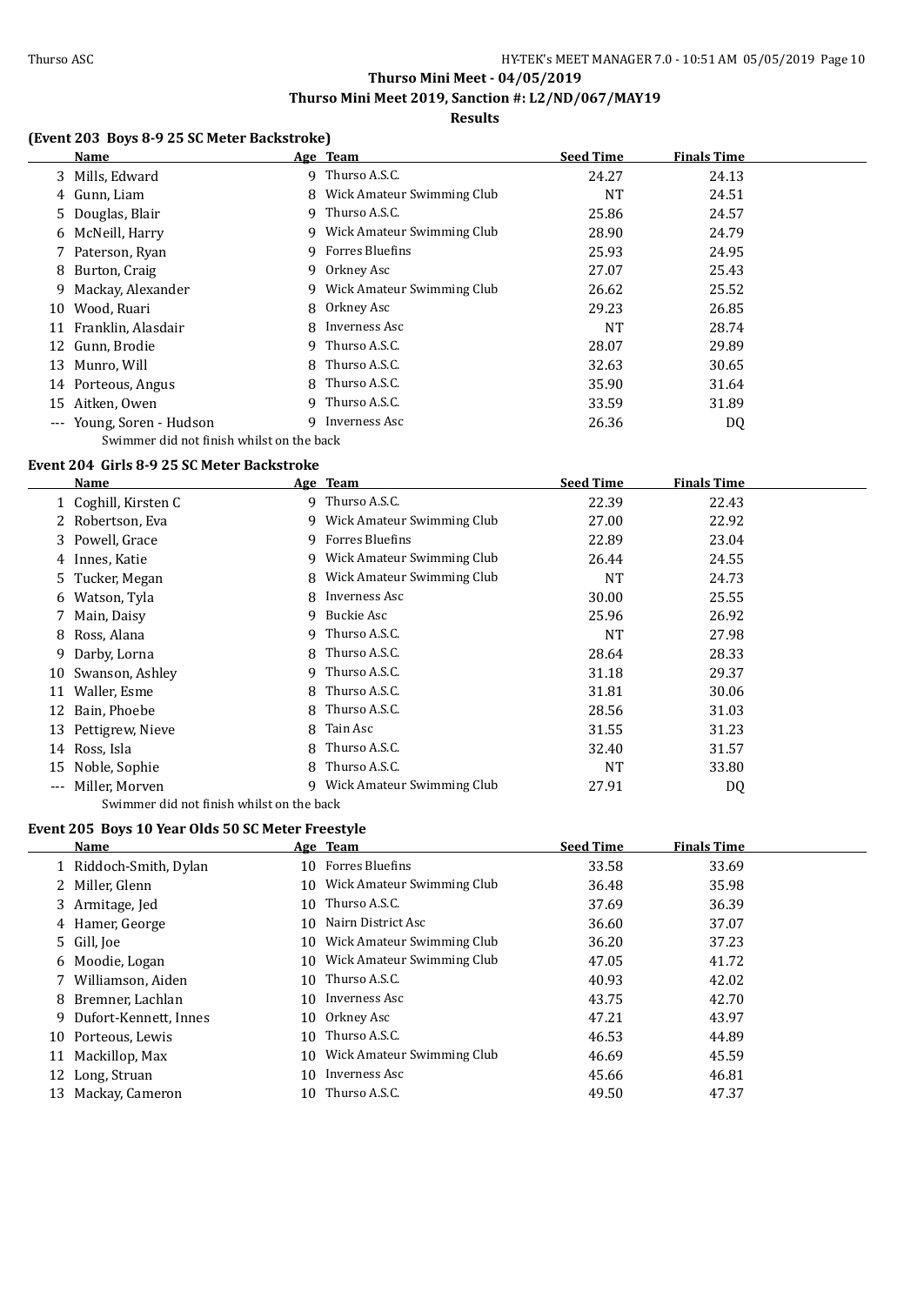**Results**

#### **Event 206 Girls 10 Year Olds 50 SC Meter Freestyle**

|    | <b>Name</b>          |    | Age Team                       | <b>Seed Time</b> | <b>Finals Time</b> |  |
|----|----------------------|----|--------------------------------|------------------|--------------------|--|
|    | Wood, Eve            | 10 | Orkney Asc                     | 33.76            | 33.84              |  |
|    | Thomas, Abigail      | 10 | Nairn District Asc             | 36.23            | 36.25              |  |
| 3  | Reid, Nevaeh         | 10 | Buckie Asc                     | 36.54            | 36.29              |  |
|    | Clapham, Jenna M     | 10 | Orkney Asc                     | 40.00            | 40.11              |  |
|    | 5 Edwards, Carla     | 10 | Wick Amateur Swimming Club     | 42.16            | 41.37              |  |
| 6  | Campbell, Grace      | 10 | Thurso A.S.C.                  | 41.22            | 41.81              |  |
|    | Sutherland, Flora    | 10 | Dingwall Amateur Swimming Club | 48.25            | 42.92              |  |
| 8  | Joy, Hannah          | 10 | Inverness Asc                  | 43.07            | 42.93              |  |
| 9  | Ross, Katie          | 10 | Wick Amateur Swimming Club     | 45.69            | 43.81              |  |
| 10 | Pettigrew, Shaelynn  | 10 | Tain Asc                       | 42.80            | 44.01              |  |
| 11 | Bathgate, Abbie      | 10 | Inverness Asc                  | 44.26            | 45.64              |  |
| 12 | Forbes, Lena         | 10 | Wick Amateur Swimming Club     | NT               | 48.06              |  |
| 13 | MacEachern, Rose     | 10 | Dingwall Amateur Swimming Club | 51.58            | 48.47              |  |
| 14 | Norburn, Cerys L     | 10 | Thurso A.S.C.                  | 45.94            | 49.36              |  |
| 15 | Linklater, Rafi A    | 10 | Orkney Asc                     | 46.21            | 50.05              |  |
| 16 | MacCallum, Ting Ting | 10 | Wick Amateur Swimming Club     | <b>NT</b>        | 50.86              |  |
| 17 | Mackenzie, Alana     | 10 | Thurso A.S.C.                  | 59.77            | 51.70              |  |
| 18 | Hulse, Miriam        | 10 | Thurso A.S.C.                  | 47.64            | 52.03              |  |
| 19 | Frier, Emilie F      | 10 | Orkney Asc                     | 48.33            | 52.07              |  |
| 20 | Peters, Alida        | 10 | Orkney Asc                     | 47.79            | 54.61              |  |
| 21 | Trueman, Beth        | 10 | Thurso A.S.C.                  | 1:02.34          | 56.53              |  |
| 22 | McManus, Olivia      | 10 | Inverness Asc                  | 1:02.90          | 1:05.57            |  |
|    |                      |    |                                |                  |                    |  |

#### **Event 207 Boys 11 Year Olds 50 SC Meter Breaststroke**

|                     | <b>Name</b>                                                    |    | Age Team                   | <b>Seed Time</b> | <b>Finals Time</b> |  |
|---------------------|----------------------------------------------------------------|----|----------------------------|------------------|--------------------|--|
|                     | 1 Hughes, Joshua                                               | 11 | Wick Amateur Swimming Club | 47.88            | 48.02              |  |
|                     | 2 Harper, Ross                                                 | 11 | Wick Amateur Swimming Club | 57.31            | 51.47              |  |
| 3.                  | Groundwater, Sam D                                             | 11 | Orkney Asc                 | 53.04            | 51.98              |  |
|                     | 4 McNeill, Ryan                                                | 11 | Wick Amateur Swimming Club | 54.98            | 53.69              |  |
| 5.                  | Hutton, Levi                                                   | 11 | Wick Amateur Swimming Club | 53.39            | 55.04              |  |
| 6                   | Bissett, Calum                                                 | 11 | Wick Amateur Swimming Club | 1:00.31          | 55.79              |  |
|                     | Campbell, Craig R                                              | 11 | Thurso A.S.C.              | 54.75            | 56.60              |  |
| 8                   | Macleod, Louie                                                 | 11 | Tain Asc                   | 1:00.62          | 56.67              |  |
| 9                   | Mills, George                                                  | 11 | Thurso A.S.C.              | 1:00.92          | 57.43              |  |
| 10                  | McNally, Dylan                                                 | 11 | <b>Forres Bluefins</b>     | 54.70            | 58.02              |  |
| 11                  | Budge, Liam                                                    | 11 | Orkney Asc                 | 59.22            | 58.92              |  |
| 12                  | Baxter, Kris w                                                 | 11 | Thurso A.S.C.              | 1:03.81          | 59.22              |  |
| ---                 | Ross, Jack                                                     | 11 | Thurso A.S.C.              | 1:14.74          | DQ                 |  |
|                     | Feet not turned out in the propulsive part of the kick         |    |                            |                  |                    |  |
| $\qquad \qquad - -$ | Davey, Jasper                                                  |    | 11 Thurso A.S.C.           | <b>NT</b>        | DQ                 |  |
|                     | Executed more than one butterfly kick at the start or turn     |    |                            |                  |                    |  |
|                     | --- Clokie, Thurston                                           |    | 11 Nairn District Asc      | 52.60            | DQ                 |  |
|                     | Leg Movements not simultaneous or in the same horizontal plane |    |                            |                  |                    |  |
|                     | Event 208 Girls 11 Year Olds 50 SC Meter Breaststroke          |    |                            |                  |                    |  |
|                     | Name                                                           |    | Age Team                   | <b>Seed Time</b> | <b>Finals Time</b> |  |
|                     | 1 Statham, Maisie                                              | 11 | Wick Amateur Swimming Club | 48.32            | 45.47              |  |
|                     | 2 Mackay, Olivia                                               | 11 | Thurso A.S.C.              | 48.59            | 45.75              |  |
| 3.                  | MacLeod, Gracie                                                | 11 | Orkney Asc                 | 47.58            | 47.21              |  |
|                     | 4 Wood, Alison                                                 | 11 | Tain Asc                   | 49.21            | 47.44              |  |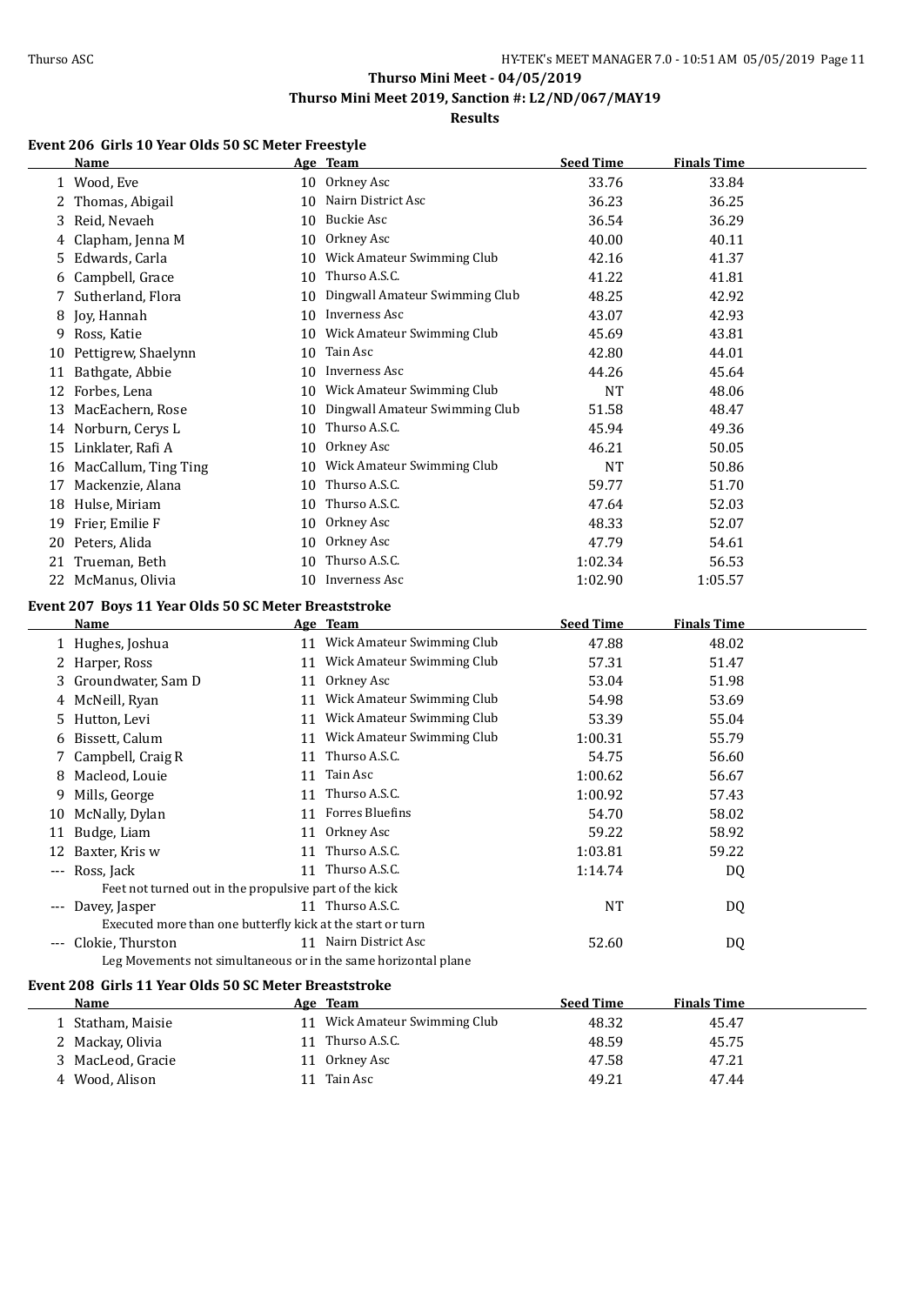**Thurso Mini Meet 2019, Sanction #: L2/ND/067/MAY19**

**Results**

# **(Event 208 Girls 11 Year Olds 50 SC Meter Breaststroke)**

|     | <b>Name</b>         |    | Age Team                                                                          | <b>Seed Time</b> | <b>Finals Time</b> |  |
|-----|---------------------|----|-----------------------------------------------------------------------------------|------------------|--------------------|--|
|     | 5 Sharp, Rachel     | 11 | Inverness Asc                                                                     | 48.85            | 48.85              |  |
|     | 6 Firth, Rhiannon   | 11 | Orkney Asc                                                                        | 53.77            | 50.66              |  |
| 7   | Smith, Libby C      | 11 | Orkney Asc                                                                        | 49.44            | 51.79              |  |
| 8   | Mackay, Megan       | 11 | Thurso A.S.C.                                                                     | 52.77            | 51.92              |  |
| 9   | More, Alexandra     | 11 | Tain Asc                                                                          | 51.82            | 53.13              |  |
| 10  | Urquhart, Caitlin   | 11 | <b>Inverness Asc</b>                                                              | 54.99            | 53.21              |  |
| 11  | Fell Cano, Sofia    | 11 | Wick Amateur Swimming Club                                                        | 1:07.01          | 53.54              |  |
| 12  | Spence, Annie       | 11 | Orkney Asc                                                                        | 49.39            | 54.47              |  |
| 13  | Burry, Kayla        | 11 | Tain Asc                                                                          | 51.88            | 54.65              |  |
| 14  | Craigie, Chloe      | 11 | Thurso A.S.C.                                                                     | 53.55            | 54.88              |  |
| 15  | Allan, Hannah J     | 11 | Orkney Asc                                                                        | 1:02.89          | 54.95              |  |
| 16  | Baikie, Kati        | 11 | Wick Amateur Swimming Club                                                        | 1:05.57          | 56.25              |  |
| 17  | Miller, Cara        | 11 | Wick Amateur Swimming Club                                                        | 1:00.80          | 56.44              |  |
| 18  | Kenyon, Lucy V      | 11 | Orkney Asc                                                                        | 57.19            | 56.84              |  |
| 19  | Green, Cora         | 11 | Wick Amateur Swimming Club                                                        | <b>NT</b>        | 59.61              |  |
| 20  | Harper, Lucy        | 11 | Wick Amateur Swimming Club                                                        | 56.89            | 1:00.17            |  |
| 21  | Tucker, Sophie      | 11 | Wick Amateur Swimming Club                                                        | 1:05.72          | 1:00.20            |  |
| 22  | Steele, Danni-Jayne | 11 | Inverness Asc                                                                     | 1:08.16          | 1:00.35            |  |
| 23  | Smith, Anne         | 11 | Orkney Asc                                                                        | 59.23            | 1:01.42            |  |
| 24  | Tomalin, Amelia C   | 11 | Orkney Asc                                                                        | 1:13.65          | 1:06.25            |  |
| 25  | Duff, Elana         | 11 | Dingwall Amateur Swimming Club                                                    | 1:05.78          | 1:06.27            |  |
| --- | Morrison, Eva       | 11 | Dingwall Amateur Swimming Club                                                    | 1:08.00          | DQ                 |  |
|     |                     |    | Hands brought back beyond the hip line (after 1st stroke following start or turn) |                  |                    |  |

## **Event 209 Boys 12 Year Olds 50 SC Meter Butterfly**

|       | Name                                                   |    | Age Team                   | <b>Seed Time</b> | <b>Finals Time</b> |  |
|-------|--------------------------------------------------------|----|----------------------------|------------------|--------------------|--|
|       | 1 Austin, Lewis                                        | 12 | Tain Asc                   | 35.97            | 34.18              |  |
|       | 2 Sutherland, Scott B                                  | 12 | Thurso A.S.C.              | 39.08            | 37.50              |  |
|       | 3 Armitage, Tom                                        | 12 | Thurso A.S.C.              | 38.08            | 37.84              |  |
|       | 4 Knapman, Matthew                                     | 12 | Thurso A.S.C.              | 43.20            | 42.09              |  |
|       | 5 Aitchison, Kallum                                    | 12 | Buckie Asc                 | 41.01            | 42.50              |  |
| 6.    | Meszka, Tomek                                          | 12 | Orkney Asc                 | 43.78            | 43.63              |  |
|       | Kolthammer, Ben                                        | 12 | Orkney Asc                 | 44.87            | 46.24              |  |
| 8     | Mackay, Carter                                         | 12 | Wick Amateur Swimming Club | 40.39            | 46.25              |  |
| 9     | Aberdein, Finn G                                       | 12 | Orkney Asc                 | 49.51            | 47.96              |  |
| 10    | Edwards, Owen                                          | 12 | Wick Amateur Swimming Club | 53.62            | 51.87              |  |
| 11    | Edwards, Rhys                                          | 12 | Wick Amateur Swimming Club | 1:04.03          | 52.69              |  |
| 12    | Booth, Morgan                                          | 12 | Wick Amateur Swimming Club | <b>NT</b>        | 57.48              |  |
| 13    | Begg, Robert                                           | 12 | Wick Amateur Swimming Club | <b>NT</b>        | 1:00.66            |  |
|       | MacCallum, Hamish                                      | 12 | Wick Amateur Swimming Club | 59.69            | DQ                 |  |
|       | Arms not brought forward simultaneously over the water |    |                            |                  |                    |  |
| $---$ | Paterson, Lewis                                        |    | 12 Forres Bluefins         | NT               | DQ                 |  |
|       | Arms not brought forward simultaneously over the water |    |                            |                  |                    |  |
|       | Event 210 Girls 12 Year Olds 50 SC Meter Butterfly     |    |                            |                  |                    |  |
|       | Name                                                   |    | Age Team                   | <b>Seed Time</b> | <b>Finals Time</b> |  |

| Name                | age leam                      | seed Time | rinais lime |
|---------------------|-------------------------------|-----------|-------------|
| 1 Ross, Eleanor     | 12 Tain Asc                   | 34.84     | 35.64       |
| 2 Skinner, Sophie   | 12 Tain Asc                   | 36.37     | 35.69       |
| 3 Robertson, Erin R | 12 Orkney Asc                 | 35.04     | 35.79       |
| 4 Simpson, Zara S   | 12 Orkney Asc                 | 40.62     | 37.40       |
| 5 Mill, Kate        | 12 Wick Amateur Swimming Club | 37.21     | 37.86       |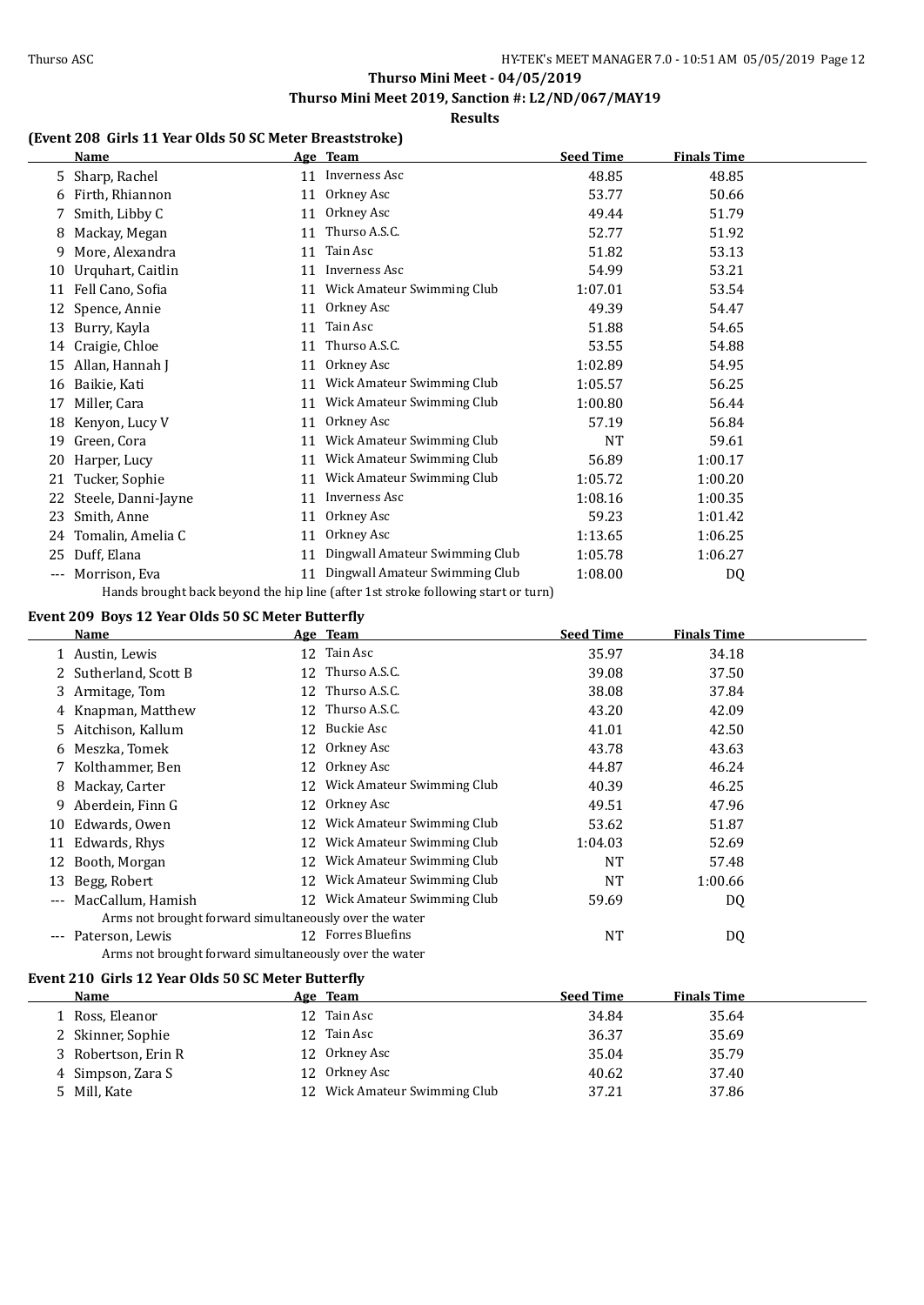$\overline{\phantom{a}}$ 

**Thurso Mini Meet - 04/05/2019**

## **Thurso Mini Meet 2019, Sanction #: L2/ND/067/MAY19**

**Results**

## **(Event 210 Girls 12 Year Olds 50 SC Meter Butterfly)**

|       | <b>Name</b>       |    | Age Team                       | <b>Seed Time</b> | <b>Finals Time</b> |  |
|-------|-------------------|----|--------------------------------|------------------|--------------------|--|
|       | 6 Baxter, Katie   | 12 | Thurso A.S.C.                  | 45.87            | 37.88              |  |
|       | 7 Bain, Keira     | 12 | Thurso A.S.C.                  | 39.58            | 38.01              |  |
| 8     | Bandeira, Kirsty  | 12 | Inverness Asc                  | 40.99            | 40.39              |  |
| 9     | Wheeler, Harriett | 12 | Forres Bluefins                | 41.57            | 40.89              |  |
| 10    | Gunn, Joanna      | 12 | Wick Amateur Swimming Club     | 42.46            | 42.11              |  |
| 11    | Simpson, Ciara    | 12 | Tain Asc                       | 46.28            | 43.18              |  |
| 12    | Mitchell, Hannah  | 12 | Dingwall Amateur Swimming Club | 46.63            | 44.20              |  |
| 13    | Maclennan, Iona   | 12 | Dingwall Amateur Swimming Club | 44.92            | 44.43              |  |
| 14    | Shannon, Lara     | 12 | Inverness Asc                  | 47.45            | 44.82              |  |
| 15    | Gunn, Hannah      | 12 | Wick Amateur Swimming Club     | 59.09            | 47.99              |  |
| 16    | Sutherland, Isla  | 12 | Dingwall Amateur Swimming Club | 54.16            | 48.26              |  |
| 17    | Henstridge, Sarah | 12 | Wick Amateur Swimming Club     | 45.63            | 49.10              |  |
| 18    | MacDonald, Holly  | 12 | Dingwall Amateur Swimming Club | 1:08.28          | 54.42              |  |
| 19    | Thomson, Zoe      | 12 | Dingwall Amateur Swimming Club | 1:11.37          | 58.16              |  |
| $---$ | Forth, Katie      | 12 | Dingwall Amateur Swimming Club | 1:00.25          | DQ                 |  |

Arms not brought forward simultaneously over the water

# **Event 211 Boys 8-9 25 SC Meter Breaststroke**

|                     | Name                                                           | Age Team                                                                          | <b>Seed Time</b> | <b>Finals Time</b> |  |
|---------------------|----------------------------------------------------------------|-----------------------------------------------------------------------------------|------------------|--------------------|--|
|                     | 1 Senguler, Nebi                                               | 9 Wick Amateur Swimming Club                                                      | 30.06            | 25.35              |  |
|                     | 2 Young, Soren - Hudson                                        | 9 Inverness Asc                                                                   | 29.37            | 26.17              |  |
|                     | 3 Westwood, Mackenzie                                          | 9 Thurso A.S.C.                                                                   | 25.12            | 26.26              |  |
|                     | 4 Mackay, Alexander                                            | 9 Wick Amateur Swimming Club                                                      | 34.31            | 30.16              |  |
|                     | 5 Mills, Edward                                                | 9 Thurso A.S.C.                                                                   | 32.50            | 31.49              |  |
|                     | 6 Wood, Ruari                                                  | 8 Orkney Asc                                                                      | NT               | 32.81              |  |
|                     | 7 Fraser, Nathan                                               | 9 Thurso A.S.C.                                                                   | 32.87            | 33.95              |  |
| $\cdots$            | Franklin, Alasdair                                             | 8 Inverness Asc                                                                   | NT               | DQ                 |  |
|                     | Stroke cycle not 1 arm stroke to 1 leg kick in that order      |                                                                                   |                  |                    |  |
| $\qquad \qquad - -$ | McNeill, Harry                                                 | 9 Wick Amateur Swimming Club                                                      | NT               | DQ                 |  |
|                     |                                                                | Hands brought back beyond the hip line (after 1st stroke following start or turn) |                  |                    |  |
| $\cdots$            | Gunn, Liam                                                     | 8 Wick Amateur Swimming Club                                                      | NT               | DQ                 |  |
|                     | Leg Movements not simultaneous or in the same horizontal plane |                                                                                   |                  |                    |  |
| $\cdots$            | McIntosh, Shaw                                                 | 9 Thurso A.S.C.                                                                   | 32.59            | DQ                 |  |
|                     | Arm movements not simultaneous or in the same horizontal plane |                                                                                   |                  |                    |  |
| $\qquad \qquad - -$ | Paterson, Ryan                                                 | 9 Forres Bluefins                                                                 | NT               | DQ                 |  |
|                     | Arm movements not simultaneous or in the same horizontal plane |                                                                                   |                  |                    |  |

#### **Event 212 Girls 8-9 25 SC Meter Breaststroke**

|   | <b>Name</b>                                            |    | Age Team                                                                                   | <b>Seed Time</b> | <b>Finals Time</b> |  |
|---|--------------------------------------------------------|----|--------------------------------------------------------------------------------------------|------------------|--------------------|--|
|   | 1 Coghill, Kirsten C                                   |    | 9 Thurso A.S.C.                                                                            | 25.66            | 23.95              |  |
|   | 2 Robertson, Eva                                       |    | 9 Wick Amateur Swimming Club                                                               | 28.86            | 24.67              |  |
|   | 3 Main, Daisy                                          |    | 9 Buckie Asc                                                                               | 25.34            | 25.23              |  |
|   | 4 Powell, Grace                                        |    | 9 Forres Bluefins                                                                          | 29.15            | 25.70              |  |
|   | 5 Bain, Phoebe                                         |    | 8 Thurso A.S.C.                                                                            | 27.88            | 29.31              |  |
| 6 | Miller, Morven                                         |    | 9 Wick Amateur Swimming Club                                                               | 36.20            | 29.69              |  |
|   | 7 Innes, Katie                                         |    | 9 Wick Amateur Swimming Club                                                               | 32.77            | 34.06              |  |
| 8 | Darby, Lorna                                           |    | 8 Thurso A.S.C.                                                                            | <b>NT</b>        | 34.48              |  |
|   | --- Ross. Alana                                        | Q. | Thurso A.S.C.                                                                              | <b>NT</b>        | DQ                 |  |
|   | Feet not turned out in the propulsive part of the kick |    |                                                                                            |                  |                    |  |
|   | --- Tucker, Megan                                      |    | 8 Wick Amateur Swimming Club                                                               | NT               | DQ                 |  |
|   |                                                        |    | Head did not break the surface before hands turned in at widest part of 2nd stroke after s |                  |                    |  |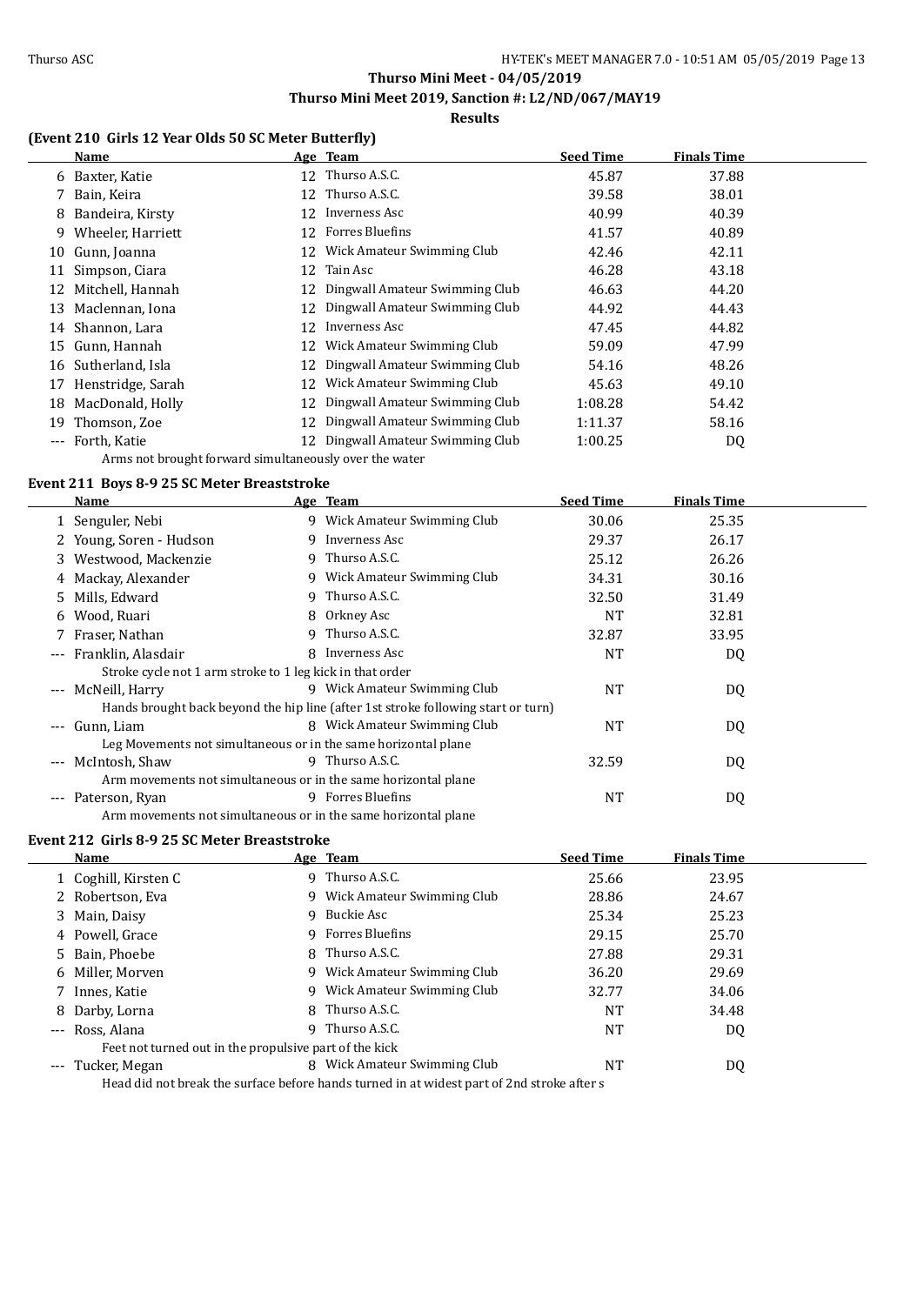## **Thurso Mini Meet 2019, Sanction #: L2/ND/067/MAY19**

**Results**

|          | (Event 212 Girls 8-9 25 SC Meter Breaststroke)             |    |                                                                                   |                  |                    |  |
|----------|------------------------------------------------------------|----|-----------------------------------------------------------------------------------|------------------|--------------------|--|
|          | <b>Name</b>                                                |    | Age Team                                                                          | <b>Seed Time</b> | <b>Finals Time</b> |  |
|          | --- Pettigrew, Nieve                                       |    | 8 Tain Asc                                                                        | 32.65            | DQ                 |  |
|          | Executed more than one butterfly kick at the start or turn |    |                                                                                   |                  |                    |  |
|          | Event 213 Boys 10 Year Olds 50 SC Meter Butterfly          |    |                                                                                   |                  |                    |  |
|          | Name                                                       |    | Age Team                                                                          | <b>Seed Time</b> | <b>Finals Time</b> |  |
|          | 1 Riddoch-Smith, Dylan                                     |    | 10 Forres Bluefins                                                                | 35.50            | 36.53              |  |
|          | 2 Armitage, Jed                                            |    | 10 Thurso A.S.C.                                                                  | 38.49            | 38.56              |  |
|          | 3 Hamer, George                                            |    | 10 Nairn District Asc                                                             | 39.99            | 39.58              |  |
|          | 4 Gill, Joe                                                |    | 10 Wick Amateur Swimming Club                                                     | 48.48            | 46.44              |  |
|          | 5 Miller, Glenn                                            |    | 10 Wick Amateur Swimming Club                                                     | 49.61            | 51.55              |  |
|          | 6 Williamson, Aiden                                        |    | 10 Thurso A.S.C.                                                                  | <b>NT</b>        | 54.84              |  |
|          | 7 Porteous, Lewis                                          |    | 10 Thurso A.S.C.                                                                  | 1:01.81          | 55.68              |  |
|          | 8 Mackillop, Max                                           |    | 10 Wick Amateur Swimming Club                                                     | NT               | 1:00.07            |  |
|          | 9 Dufort-Kennett, Innes                                    |    | 10 Orkney Asc                                                                     | 1:09.51          | 1:03.93            |  |
|          | Event 214 Girls 10 Year Olds 50 SC Meter Butterfly         |    |                                                                                   |                  |                    |  |
|          | Name                                                       |    | Age Team                                                                          | <b>Seed Time</b> | <b>Finals Time</b> |  |
|          | 1 Thomas, Abigail                                          |    | 10 Nairn District Asc                                                             | 40.34            | 39.51              |  |
|          | 2 Reid, Nevaeh                                             |    | 10 Buckie Asc                                                                     | 39.84            | 39.61              |  |
|          | 3 Wood, Eve                                                |    | 10 Orkney Asc                                                                     | 41.40            | 39.98              |  |
|          | 4 Clapham, Jenna M                                         |    | 10 Orkney Asc                                                                     | 48.52            | 48.10              |  |
|          | 5 Edwards, Carla                                           |    | 10 Wick Amateur Swimming Club                                                     | 53.19            | 49.02              |  |
| 6        | Campbell, Grace                                            |    | 10 Thurso A.S.C.                                                                  | 47.78            | 49.31              |  |
|          | 7 Sutherland, Flora                                        |    | 10 Dingwall Amateur Swimming Club                                                 | 1:09.94          | 50.30              |  |
| 8        | Ross, Katie                                                |    | 10 Wick Amateur Swimming Club                                                     | 52.56            | 51.66              |  |
|          | 9 Peters, Alida                                            |    | 10 Orkney Asc                                                                     | 1:01.37          | 58.38              |  |
|          | 10 Pettigrew, Shaelynn                                     |    | 10 Tain Asc                                                                       | 55.74            | 1:00.19            |  |
|          | 11 Linklater, Rafi A                                       |    | 10 Orkney Asc                                                                     | 1:00.16          | 1:07.48            |  |
|          | Bathgate, Abbie                                            |    | 10 Inverness Asc                                                                  | 58.28            | DQ                 |  |
|          |                                                            |    | Touch at the finish or turn was not made with both hands simultaneously/separated |                  |                    |  |
|          | --- Frier, Emilie F                                        |    | 10 Orkney Asc                                                                     | 1:07.25          | DQ                 |  |
|          | Arms not brought forward simultaneously over the water     |    |                                                                                   |                  |                    |  |
|          | Event 215 Boys 11 Year Olds 50 SC Meter Backstroke         |    |                                                                                   |                  |                    |  |
|          | Name                                                       |    | Age Team                                                                          | <b>Seed Time</b> | <b>Finals Time</b> |  |
|          | 1 Hughes, Joshua                                           |    | 11 Wick Amateur Swimming Club                                                     | 40.87            | 41.17              |  |
|          | 2 Mills, George                                            |    | 11 Thurso A.S.C.                                                                  | 42.92            | 45.48              |  |
| 3.       | Clokie, Thurston                                           |    | 11 Nairn District Asc                                                             | 44.09            | 46.26              |  |
|          | 4 Groundwater, Sam D                                       |    | 11 Orkney Asc                                                                     | 46.88            | 46.80              |  |
|          | 5 Baxter, Kris w                                           | 11 | Thurso A.S.C.                                                                     | 51.54            | 47.12              |  |
|          | 6 McNally, Dylan                                           |    | 11 Forres Bluefins                                                                | 44.00            | 47.34              |  |
|          | 7 Harper, Ross                                             | 11 | Wick Amateur Swimming Club                                                        | 52.06            | 47.48              |  |
| 8        | Macleod, Louie                                             |    | 11 Tain Asc                                                                       | 50.43            | 47.59              |  |
| 9        | McNeill, Ryan                                              |    | 11 Wick Amateur Swimming Club                                                     | 47.81            | 47.72              |  |
| 10       | Campbell, Craig R                                          | 11 | Thurso A.S.C.                                                                     | 47.12            | 47.94              |  |
| 11       | Budge, Liam                                                | 11 | Orkney Asc                                                                        | 49.56            | 48.10              |  |
| 12       | Bissett, Calum                                             | 11 | Wick Amateur Swimming Club                                                        | 48.45            | 49.14              |  |
|          | 13 Hutton, Levi                                            | 11 | Wick Amateur Swimming Club                                                        | 47.07            | 49.50              |  |
| 14       | Noble, Alexander                                           | 11 | Thurso A.S.C.                                                                     | 1:18.56          | 1:09.48            |  |
| $\cdots$ | Davey, Jasper                                              |    | 11 Thurso A.S.C.                                                                  | 52.16            | DQ                 |  |
|          | Swimmer not on back upon leaving the wall after the turn   |    |                                                                                   |                  |                    |  |

Swimmer not on back upon leaving the wall after the turn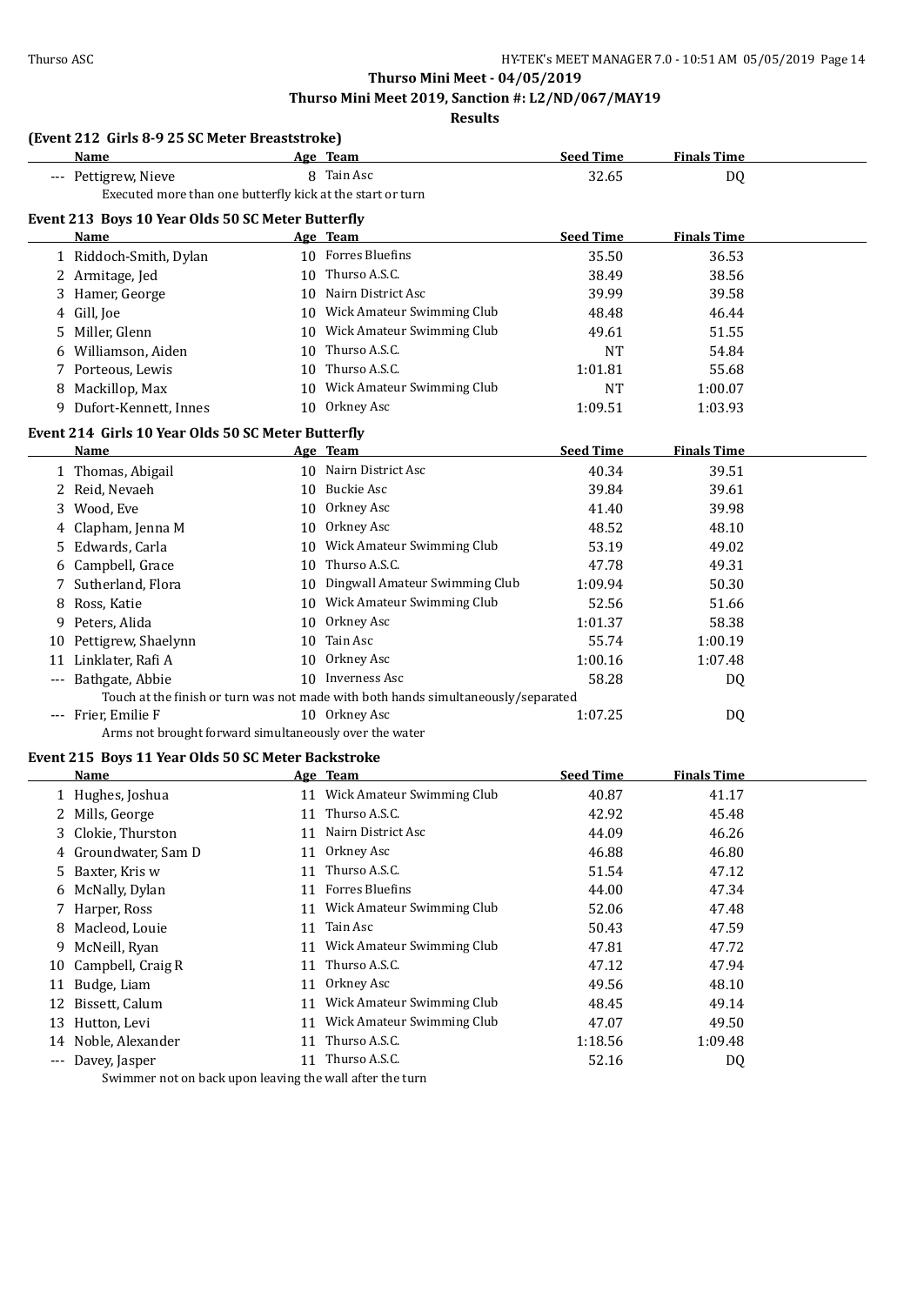## **Thurso Mini Meet 2019, Sanction #: L2/ND/067/MAY19**

**Results**

|  |  |  | (Event 215 Boys 11 Year Olds 50 SC Meter Backstroke |  |
|--|--|--|-----------------------------------------------------|--|
|--|--|--|-----------------------------------------------------|--|

|       | <b>Name</b>                                         | Age Team                                                          | <b>Seed Time</b> | <b>Finals Time</b> |  |
|-------|-----------------------------------------------------|-------------------------------------------------------------------|------------------|--------------------|--|
|       | --- Ross, Jack                                      | 11 Thurso A.S.C.                                                  | 1:01.32          | DQ                 |  |
|       |                                                     | Swimmer left position on the back other than to initiate the turn |                  |                    |  |
|       | Event 216 Girls 11 Year Olds 50 SC Meter Backstroke |                                                                   |                  |                    |  |
|       | Name                                                | Age Team                                                          | <b>Seed Time</b> | <b>Finals Time</b> |  |
|       | 1 Wood, Alison                                      | 11 Tain Asc                                                       | 38.87            | 37.13              |  |
|       | 2 Mackay, Olivia                                    | 11 Thurso A.S.C.                                                  | 41.38            | 42.25              |  |
|       | 3 Mackay, Megan                                     | 11 Thurso A.S.C.                                                  | 44.07            | 43.34              |  |
|       | 4 Sharp, Rachel                                     | 11 Inverness Asc                                                  | 43.96            | 44.43              |  |
|       | 5 Spence, Annie                                     | 11 Orkney Asc                                                     | 44.64            | 45.05              |  |
|       | 6 Statham, Maisie                                   | 11 Wick Amateur Swimming Club                                     | 45.59            | 45.32              |  |
|       | 7 Burry, Kayla                                      | 11 Tain Asc                                                       | 43.22            | 45.50              |  |
|       | 8 More, Alexandra                                   | 11 Tain Asc                                                       | 46.57            | 45.97              |  |
|       | 9 Allan, Hannah J                                   | 11 Orkney Asc                                                     | 49.04            | 46.66              |  |
| 10    | Craigie, Chloe                                      | 11 Thurso A.S.C.                                                  | 45.27            | 47.01              |  |
| 11    | Baikie, Kati                                        | 11 Wick Amateur Swimming Club                                     | 54.82            | 47.50              |  |
|       | 12 Fell Cano, Sofia                                 | 11 Wick Amateur Swimming Club                                     | 52.70            | 48.33              |  |
|       | 13 Duff, Elana                                      | 11 Dingwall Amateur Swimming Club                                 | 45.82            | 48.71              |  |
|       | 14 MacLeod, Gracie                                  | 11 Orkney Asc                                                     | 47.44            | 49.05              |  |
|       | 15 Kenyon, Lucy V                                   | 11 Orkney Asc                                                     | 48.04            | 49.29              |  |
|       | 16 Harper, Lucy                                     | 11 Wick Amateur Swimming Club                                     | 49.95            | 49.85              |  |
| 17    | Simpson, Iona                                       | 11 Dingwall Amateur Swimming Club                                 | 52.53            | 50.48              |  |
|       | 18 Firth, Rhiannon                                  | 11 Orkney Asc                                                     | 49.20            | 50.54              |  |
|       | 19 Miller, Cara                                     | 11 Wick Amateur Swimming Club                                     | 58.37            | 51.77              |  |
|       | 20 Morrison, Eva                                    | 11 Dingwall Amateur Swimming Club                                 | 51.84            | 52.24              |  |
| 21    | Steele, Danni-Jayne                                 | 11 Inverness Asc                                                  | 1:02.81          | 56.67              |  |
| 22    | Tucker, Sophie                                      | 11 Wick Amateur Swimming Club                                     | 56.94            | 58.02              |  |
| 23    | Smith, Anne                                         | 11 Orkney Asc                                                     | NT               | 58.37              |  |
| $---$ | Urquhart, Caitlin                                   | 11 Inverness Asc                                                  | 44.42            | DQ                 |  |
|       | Turn not initiated at completion of first arm pull  |                                                                   |                  |                    |  |
| ---   | Tomalin, Amelia C                                   | 11 Orkney Asc                                                     | 59.98            | DQ                 |  |
|       |                                                     | Swimmer left position on the back other than to initiate the turn |                  |                    |  |
| $---$ | Green, Cora                                         | 11 Wick Amateur Swimming Club                                     | 56.50            | DQ                 |  |
|       | Swimmer did not finish whilst on the back           |                                                                   |                  |                    |  |
| ---   | Smith, Libby C                                      | 11 Orkney Asc                                                     | 46.27            | DQ                 |  |

# **Event 217 Boys 12 Year Olds 50 SC Meter Freestyle**

|    | Name                  |    | Age Team                      | <b>Seed Time</b> | <b>Finals Time</b> |
|----|-----------------------|----|-------------------------------|------------------|--------------------|
|    | 1 Austin, Lewis       |    | 12 Tain Asc                   | 33.02            | 32.19              |
|    | 2 Armitage, Tom       |    | 12 Thurso A.S.C.              | 34.11            | 33.74              |
|    | 3 Sutherland, Scott B |    | 12 Thurso A.S.C.              | 35.66            | 33.97              |
|    | 4 Mackay, Carter      |    | 12 Wick Amateur Swimming Club | 34.10            | 34.65              |
|    | 5 Aitchison, Kallum   | 12 | Buckie Asc                    | 34.24            | 35.41              |
|    | 6 Knapman, Matthew    |    | 12 Thurso A.S.C.              | 35.46            | 35.43              |
|    | 7 Kolthammer, Ben     |    | 12 Orkney Asc                 | 37.22            | 37.02              |
|    | 8 Norburn, Connall    |    | 12 Thurso A.S.C.              | 38.29            | 38.60              |
|    | 9 Meszka, Tomek       |    | 12 Orkney Asc                 | 36.90            | 39.80              |
| 10 | Edwards, Owen         |    | 12 Wick Amateur Swimming Club | 44.00            | 40.15              |
| 11 | Booth, Morgan         |    | 12 Wick Amateur Swimming Club | <b>NT</b>        | 40.24              |
|    | 12 Cormack, Liam      |    | 12 Thurso A.S.C.              | 41.92            | 41.03              |
|    |                       |    |                               |                  |                    |